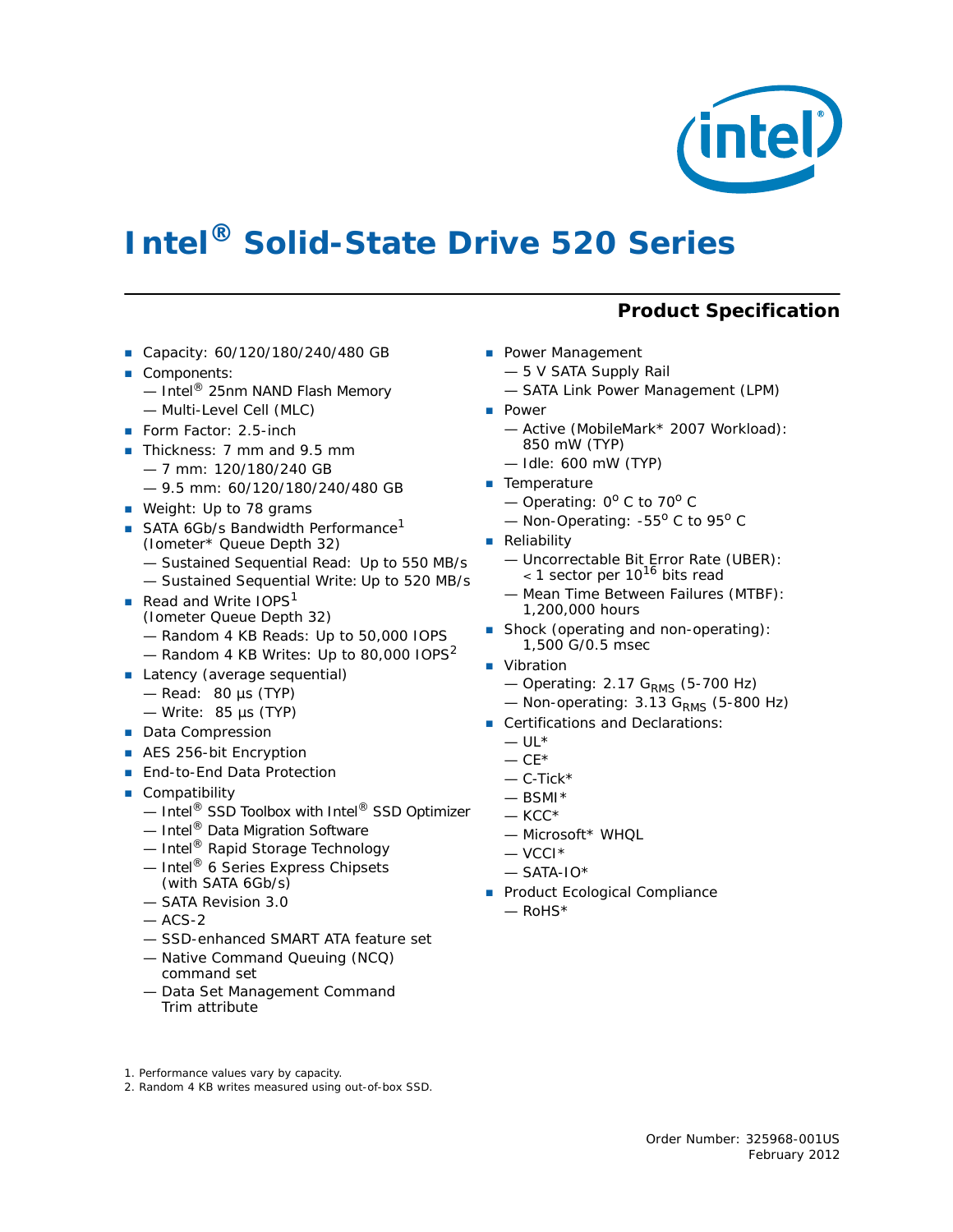

## **Ordering Information**

Contact your local Intel sales representative for ordering information.

INFORMATION IN THIS DOCUMENT IS PROVIDED IN CONNECTION WITH INTEL PRODUCTS. NO LICENSE, EXPRESS OR IMPLIED, BY ESTOPPEL OR OTHERWISE, TO ANY INTELLECTUAL PROPERTY RIGHTS IS GRANTED BY THIS DOCUMENT. EXCEPT AS PROVIDED IN INTEL'S TERMS AND CONDITIONS<br>OF SALE FOR SUCH PRODUCTS, INTEL ASSUMES NO LIABILITY WHATSOEVER AND INTEL DISCLAIMS ANY EXPRES TO SALE AND/OR USE OF INTEL PRODUCTS INCLUDING LIABILITY OR WARRANTIES RELATING TO FITNESS FOR A PARTICULAR PURPOSE, MERCHANTABILITY, OR INFRINGEMENT OF ANY PATENT, COPYRIGHT OR OTHER INTELLECTUAL PROPERTY RIGHT.

UNLESS OTHERWISE AGREED IN WRITING BY INTEL, THE INTEL PRODUCTS ARE NOT DESIGNED NOR INTENDED FOR ANY APPLICATION IN WHICH THE FAILURE OF THE INTEL PRODUCT COULD CREATE A SITUATION WHERE PERSONAL INJURY OR DEATH MAY OCCUR.

Intel may make changes to specifications and product descriptions at any time, without notice. Designers must not rely on the absence or characteristics<br>of any features or instructions marked "reserved" or "undefined." Int with this information

The products described in this document may contain design defects or errors known as errata which may cause the product to deviate from published specifications. Current characterized errata are available on request.

Contact your local Intel sales office or your distributor to obtain the latest specifications and before placing your product order.

Copies of documents which have an order number and are referenced in this document, or other Intel literature, may be obtained by calling 1-800-548- 4725, or go to: http://www.intel.com/design/literature.htm

Low Halogen applies only to brominated and chlorinated flame retardants (BFRs/CFRs) and PVC in the final product. Intel components as well as purchased components on the finished assembly meet JS-709 requirements, and the PCB/substrate meet IEC 61249-2-21 requirements. The replacement of halogenated flame retardants and/or PVC may not be better for the environment.

Intel and the Intel logo are trademarks of Intel Corporation in the U.S. and other countries.

\*Other names and brands may be claimed as the property of others.

Copyright © 2012 Intel Corporation. All rights reserved.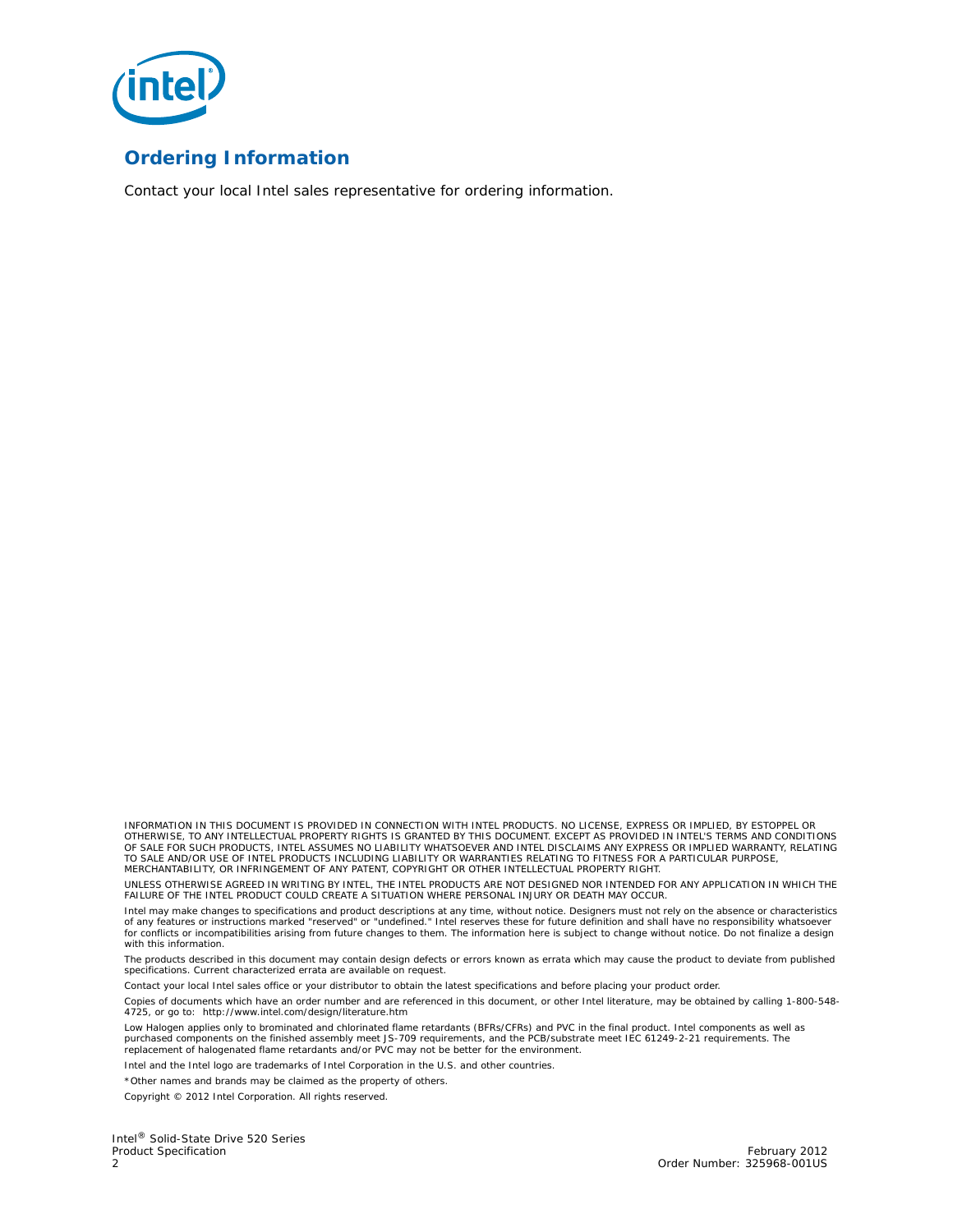

## **Contents**

| 1.0 |                                                                                                      |  |  |  |  |  |
|-----|------------------------------------------------------------------------------------------------------|--|--|--|--|--|
| 2.0 | 2.1<br>2.2<br>2.3<br>2.4<br>2.5<br>2.6<br>2.7                                                        |  |  |  |  |  |
| 3.0 |                                                                                                      |  |  |  |  |  |
| 4.0 | 4.1<br>4.2<br>4.2.1<br>4.2.2                                                                         |  |  |  |  |  |
| 5.0 | 5.1<br>5.2<br>5.3<br>5.4<br>5.4.1<br>5.5<br>5.6<br>5.7<br>5.8<br>5.9<br>5.10<br>5.11<br>5.12<br>5.13 |  |  |  |  |  |
| 6.0 |                                                                                                      |  |  |  |  |  |
| 7.0 |                                                                                                      |  |  |  |  |  |
| 8.0 |                                                                                                      |  |  |  |  |  |
| 9.0 |                                                                                                      |  |  |  |  |  |
| A   |                                                                                                      |  |  |  |  |  |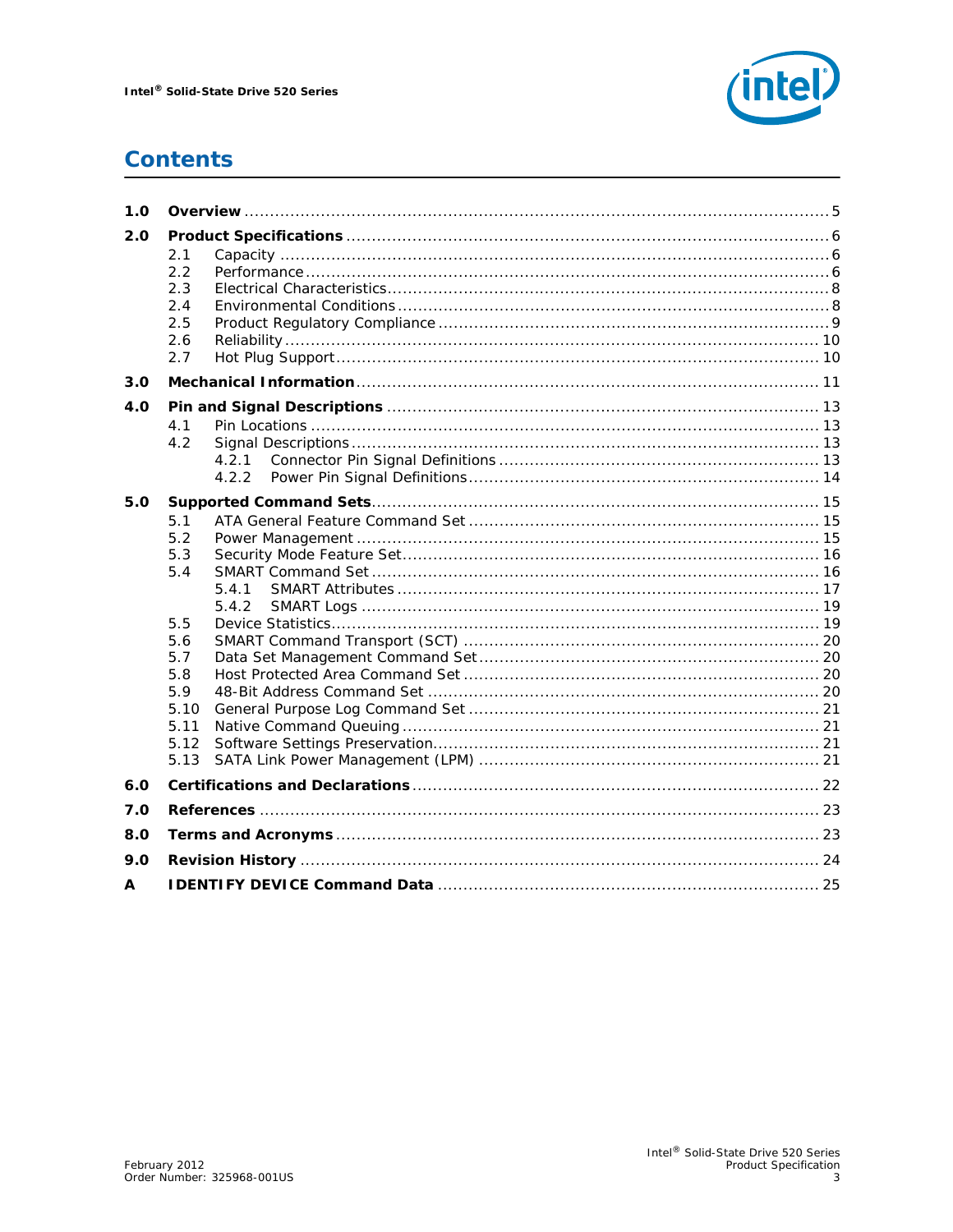

*Intel® Solid-State Drive 520 Series*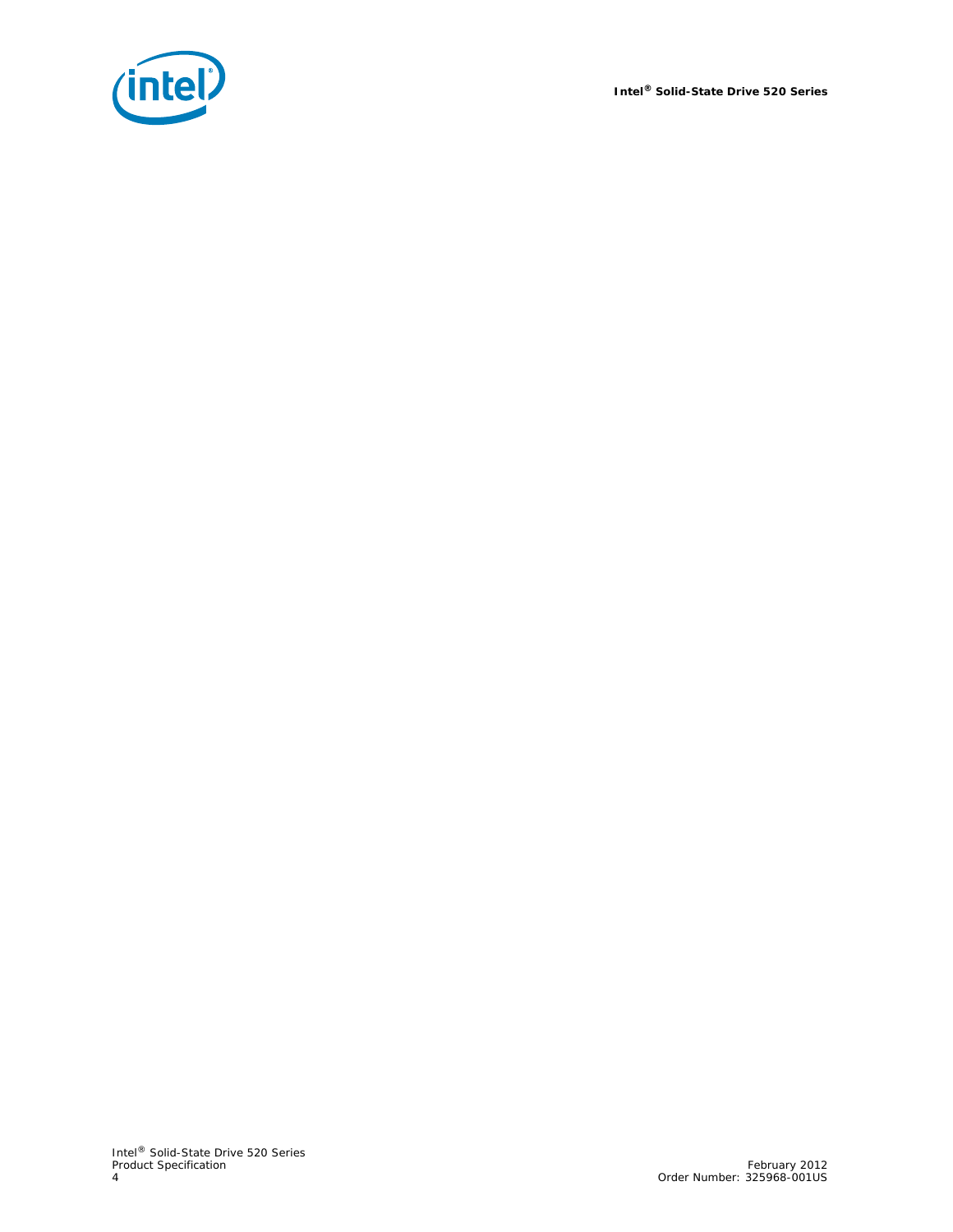

## <span id="page-4-0"></span>**1.0 Overview**

This document describes the specifications and capabilities of the Intel® Solid-State Drive 520 Series (Intel<sup>®</sup> SSD 520 Series)<sup>1</sup>.

The Intel SSD 520 Series delivers leading performance for Serial Advanced Technology Attachment (SATA)-based computers in capacities ranging up to 480 GB.

By combining Intel's leading 25nm NAND flash memory technology with SATA 6Gb/s interface support, the Intel SSD 520 Series delivers sequential read speeds of up to 550 MB/s and sequential write speeds of up to 520 MB/s.

The industry-standard 2.5-inch form factor enables interchangeability with existing hard disk drives (HDDs) and native SATA HDD drop-in replacement with the enhanced performance, reliability, and ruggedness offered by an SSD.

As compared to standard SATA HDDs, Intel SSD 520 Series offers these key features:

- High I/O and throughput performance
- Increased system responsiveness
- High reliability
- Enhanced ruggedness

The Intel SSD 520 Series also offers additional key features such as:

- Advanced Encryption Standard (AES) 256-bit Encryption AES 256-bit encryption is an industry standard in data security, providing a hardware-based mechanism for encryption and decryption of user data. Utilizing a 256-bit encryption key, AES encryption — when combined with an ATA drive password — helps protect user data.
- End-to-End Data Protection

End-to-end data protection helps protect data from being corrupted across the data path by using cyclic redundancy check (CRC), parity, and error correction code (ECC) checks in the data path from the host interface to the NAND, and back.

• Data Compression

Data compression helps improve performance and endurance by automatically compressing information sent to the SSD so that less data has to be processed and stored on the NAND. The amount of data that can be compressed depends on the type of data.

1. The Intel SSD 520 Series is currently not validated for data center usage.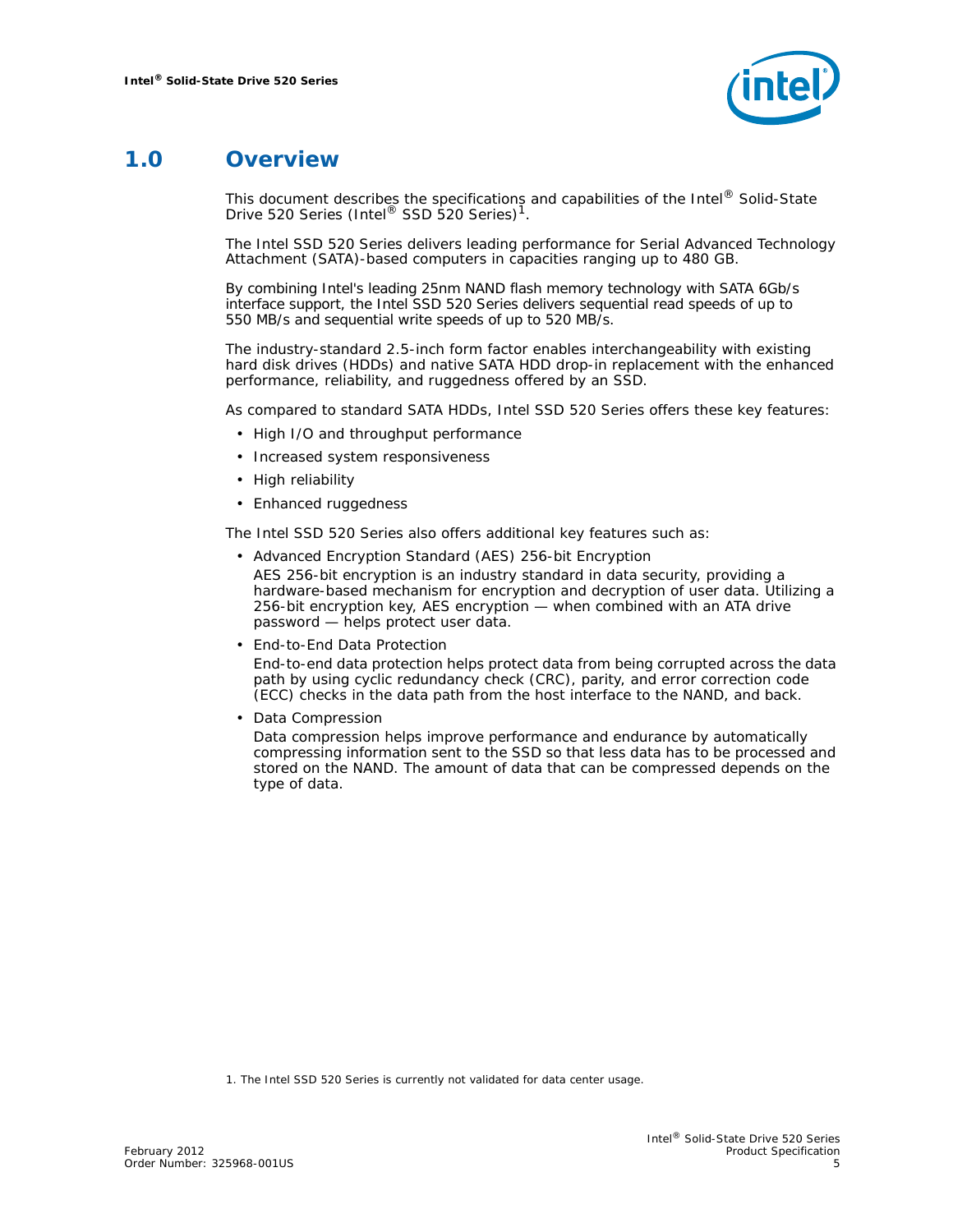

## <span id="page-5-0"></span>**2.0 Product Specifications**

## <span id="page-5-1"></span>**2.1 Capacity**

#### **Table 1. User Addressable Sectors**

| <b>Intel SSD 520 Series</b> | <b>Unformatted Capacity</b><br>(Total User Addressable Sectors in LBA Mode) |
|-----------------------------|-----------------------------------------------------------------------------|
| 60 GB                       | 117,231,408                                                                 |
| 120 GB                      | 234,441,648                                                                 |
| 180 GB                      | 351,651,888                                                                 |
| 240 GB                      | 468,862,128                                                                 |
| 480 GB                      | 937,703,088                                                                 |

*Notes:* 1 GB = 1,000,000,000 bytes; 1 sector = 512 bytes.

LBA count shown represents total user storage capacity and will remain the same throughout the life of the drive. The total usable capacity of the SSD may be less than the total physical capacity because a small portion of the capacity is used for NAND flash management and maintenance purposes.

## <span id="page-5-2"></span>**2.2 Performance**

The data compression engine in the Intel SSD 520 Series controller optimizes performance based on the data pattern of the workload.

This section provides both compressible and incompressible Input/Output Operations Per Second (IOPS) and sustained sequential read and write bandwidth specifications.

#### **Table 2. Compressible Performance**

| <b>Specification</b>                                     | <b>Unit</b> | <b>Intel SSD 520 Series</b> |               |               |               |               |
|----------------------------------------------------------|-------------|-----------------------------|---------------|---------------|---------------|---------------|
|                                                          |             | <b>60 GB</b>                | <b>120 GB</b> | <b>180 GB</b> | <b>240 GB</b> | <b>480 GB</b> |
| Random 4 KB Read (up to)                                 | <b>IOPS</b> | 15,000                      | 25,000        | 50,000        | 50,000        | 50,000        |
| Random 4 KB Write (up to) <sup>1</sup>                   | <b>IOPS</b> | 80,000                      | 80,000        | 80,000        | 80,000        | 50,000        |
| Random 4 KB Write (TYP) <sup>2</sup>                     | <b>IOPS</b> | 23,000                      | 40.000        | 60,000        | 60.000        | 42,000        |
| Sequential Read (up to) $3$<br>SATA 6Gb/s<br>SATA 3Gb/s  | MB/s        | 550<br>280                  | 550<br>280    | 550<br>280    | 550<br>280    | 550<br>280    |
| Sequential Write (up to) $3$<br>SATA 6Gb/s<br>SATA 3Gb/s | MB/s        | 475<br>245                  | 500<br>260    | 520<br>260    | 520<br>260    | 520<br>260    |

*Notes:*

1. Random 4 KB write performance measured using out-of-box SSD.<br>2. Performance measured using lometer\* with Queue Depth 32. Mea

Performance measured using Iometer\* with Queue Depth 32. Measurements are performed on 8 GB of Logical Block Address (LBA) range on a full SSD.

3. Performance measured using Iometer with Queue Depth 32.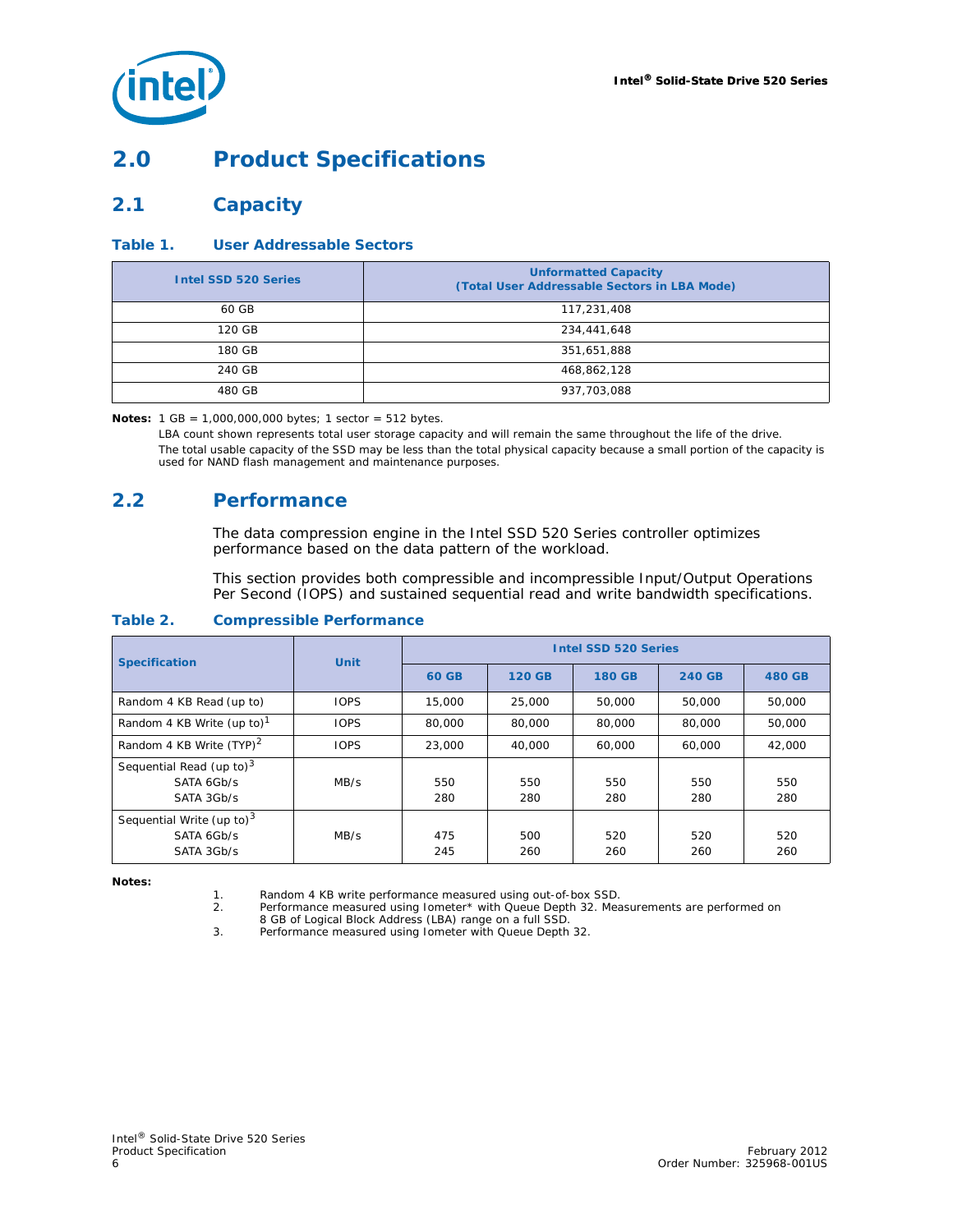

| Table 3. | <b>Incompressible Performance</b> |  |
|----------|-----------------------------------|--|
|          |                                   |  |

| <b>Specification</b>      | <b>Unit</b> | <b>Intel SSD 520 Series</b>                |                                            |                                            |                                            |                                            |
|---------------------------|-------------|--------------------------------------------|--------------------------------------------|--------------------------------------------|--------------------------------------------|--------------------------------------------|
|                           |             | <b>60 GB</b>                               | <b>120 GB</b>                              | <b>180 GB</b>                              | <b>240 GB</b>                              | <b>480 GB</b>                              |
| Random 4 KB Read (up to)  | <b>IOPS</b> | 12.000 <sup>1</sup><br>18,000 <sup>2</sup> | 24.000 <sup>1</sup><br>35.000 <sup>2</sup> | 46.000 <sup>1</sup><br>56.000 <sup>2</sup> | 46,000 <sup>1</sup><br>56.000 <sup>2</sup> | 46.000 <sup>1</sup><br>56.000 <sup>2</sup> |
| Random 4 KB Write (up to) | <b>IOPS</b> | 6.900 <sup>1</sup><br>22,000 <sup>2</sup>  | 13.000 <sup>1</sup><br>42.000 <sup>2</sup> | 13.000 <sup>1</sup><br>54.000 <sup>2</sup> | 16.500 <sup>1</sup><br>60.000 <sup>2</sup> | 9.500 <sup>1</sup><br>$36,000^2$           |
| Sequential Read (up to)   | MB/s        | 430 <sup>1</sup><br>475 <sup>2</sup>       | 550 <sup>1</sup><br>$515^2$                | 550 <sup>1</sup><br>$485^{2}$              | 550 <sup>1</sup><br>$515^2$                | 550 <sup>1</sup><br>$500^2$                |
| Sequential Write (up to)  | MB/s        | 80 <sup>1</sup><br>$85^{2}$                | 150 <sup>1</sup><br>$170^2$                | 170 <sup>1</sup><br>$240^2$                | 235 <sup>1</sup><br>$295^2$                | 275 <sup>1</sup><br>$235^2$                |

#### *Notes:*

1. Performance measured using Iometer with Queue Depth 32. Measurements are performed on 8 GB of Logical Block Address (LBA) range.

2. Performance measured with incompressible data using AS-SSD\* benchmark, where MB/s = 1,048,576 bytes/second.

#### **Table 4. Latency**

| <b>Specification</b>                                                    | <b>Intel SSD 520 Series</b> |               |                                                   |               |               |
|-------------------------------------------------------------------------|-----------------------------|---------------|---------------------------------------------------|---------------|---------------|
|                                                                         | <b>60 GB</b>                | <b>120 GB</b> | <b>180 GB</b>                                     | <b>240 GB</b> | <b>480 GB</b> |
| Latency <sup>1</sup><br>Read<br>Write<br>Power On To Ready <sup>2</sup> |                             |               | $80 \mu s$ (TYP)<br>$85 \mu s$ (TYP)<br>2 s (TYP) |               |               |

*Notes:* 1. Based on sequential 4 KB using Iometer with Queue Depth 1 workload with compressible (non-random) data pattern. Write Cache Enabled.

2. Power On To Ready time assumes proper shutdown.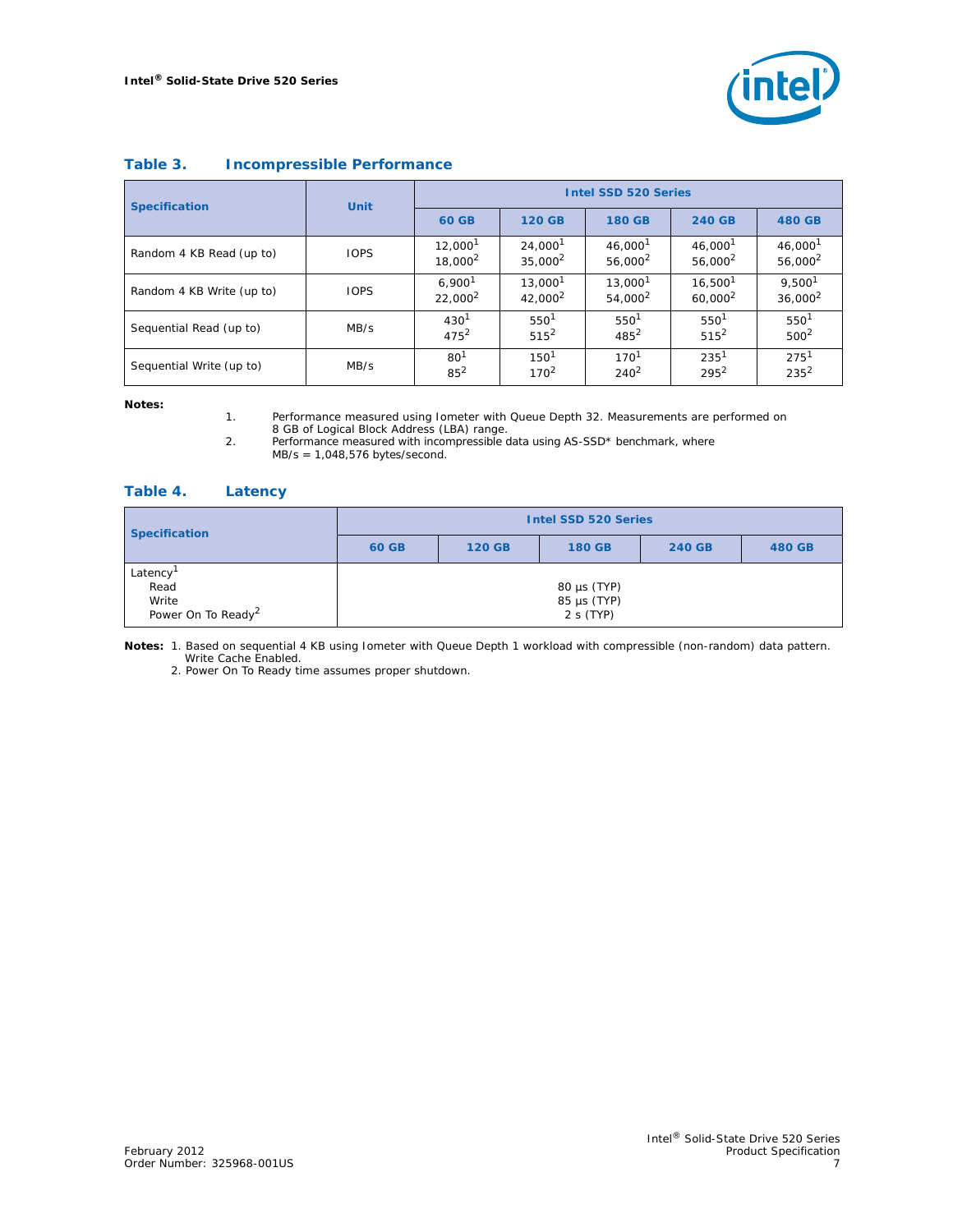

## <span id="page-7-0"></span>**2.3 Electrical Characteristics**

#### **Table 5. Operating Voltage and Power Consumption**

| <b>Electrical Characteristics</b>     | <b>Value</b> |
|---------------------------------------|--------------|
| Operating Voltage for 5 V ( $\pm$ 5%) |              |
| Min                                   | 4.75 V       |
| Max                                   | 5.25V        |
| Power Consumption (TYP)               |              |
| Active <sup>1</sup>                   | 850 mW       |
| $I$ dle $2$                           | 600 mW       |

*Notes:*

1. Active power measured during execution of MobileMark\* 2007 with SATA Link Power Management (LPM) enabled.<br>1. Idle nower defined as SSD at idle with SATA Link Power Management (LPM) enabled

Idle power defined as SSD at idle with SATA Link Power Management (LPM) enabled.

## <span id="page-7-1"></span>**2.4 Environmental Conditions**

#### **Table 6. Temperature, Shock, Vibration**

| <b>Temperature</b>                | Range                                |
|-----------------------------------|--------------------------------------|
| Case Temperature                  |                                      |
| Operating                         | $0 - 70 °C$                          |
| Non-operating                     | $-55 - 95$ °C                        |
| Temperature Gradient <sup>1</sup> |                                      |
| Operating                         | 30 (TYP) <sup>o</sup> C/hr           |
| Non-operating                     | 30 (TYP) <sup>o</sup> C/hr           |
| Humidity                          |                                      |
| Operating                         | $5 - 95%$                            |
| Non-operating                     | $5 - 95%$                            |
| <b>Shock and Vibration</b>        | Range                                |
| Short <sup>2</sup>                |                                      |
| Operating                         | 1,500 G (Max) at 0.5 msec            |
| Non-operating                     | 1,500 G (Max) at 0.5 msec            |
| Vibration <sup>3</sup>            |                                      |
| Operating                         | 2.17 G <sub>RMS</sub> (5-700 Hz) Max |
| Non-operating                     | 3.13 G <sub>RMS</sub> (5-800 Hz) Max |

*Notes:*

1. Temperature gradient measured without condensation.

2. Shock specifications assume the SSD is mounted securely with the input vibration applied to the drive-mounting screws. Stimulus may be applied in the X, Y or Z axis. Shock specification is measured using Root Mean Squared (RMS) value.

3. Vibration specifications assume the SSD is mounted securely with the input vibration applied to the drive-mounting screws. Stimulus may be applied in the X, Y or Z axis. Vibration specification is measured using Root Mean Squared (RMS) value.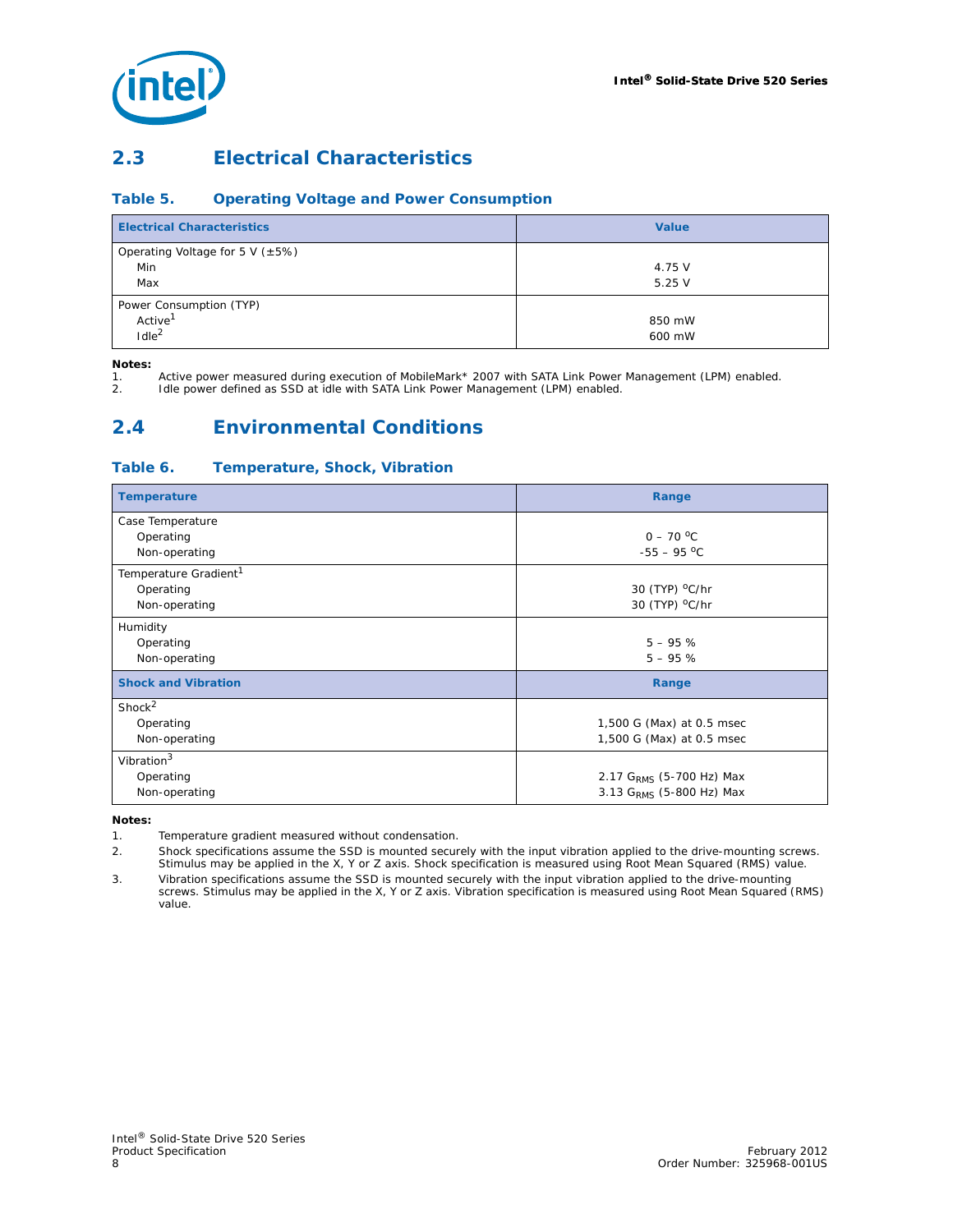

## <span id="page-8-0"></span>**2.5 Product Regulatory Compliance**

The Intel SSD 520 Series meets or exceeds the regulatory or certification requirements in [Table 7.](#page-8-1)

#### <span id="page-8-1"></span>**Table 7. Product Regulatory Compliance Specifications**

| <b>Title</b>                                                                     | <b>Description</b>                                                                                                              | <b>Region for which</b><br>conformity declared |
|----------------------------------------------------------------------------------|---------------------------------------------------------------------------------------------------------------------------------|------------------------------------------------|
| European Union Low Voltage<br>Directive (LVD) 2006/95/EC                         | EN 60950-1 2nd edition for Information Technology Equipment -<br>Safety - Part 1: General Requirements                          | European Union                                 |
| UL/CSA 60950-1, Second Edition<br>CAN/CSA-C22.2 No. 60950-1-07<br>Second Edition | Information Technology Equipment - Safety - Part 1:<br><b>General Requirements</b>                                              | USA/Canada                                     |
| CFR Title 47 Part 15                                                             | Radio Frequency Devices - Subpart B (Unintentional Radiators)                                                                   | <b>USA</b>                                     |
| ICES-003 Issue 4                                                                 | Interference Causing Equipment Standard                                                                                         | Canada                                         |
| EN 55022:2006                                                                    | Information technology equipment -<br>Radio disturbance characteristics -<br>Limits and methods of measurement                  | European Union                                 |
| CNS 14348:2006                                                                   | Information technology equipment -<br>Radio disturbance characteristics -<br>Limits and methods of measurement                  | Taiwan                                         |
| VCCI V3/2010.04                                                                  | Information technology equipment -<br>Radio disturbance characteristics -<br>Limits and methods of measurement                  | Japan                                          |
| KN22 (2008-5)                                                                    | Information technology equipment -<br>Radio disturbance characteristics -<br>Limits and methods of measurement                  | Korea                                          |
| CISPR 22:2006                                                                    | Information technology equipment -<br>Radio disturbance characteristics -<br>Limits and methods of measurement                  | International                                  |
| EN 55024:1998                                                                    | Information technology equipment -<br>Immunity characteristics -<br>Limits and methods of measurement (CISPR 24:1997, modified) | European Union                                 |
| KN24 (2008-5)                                                                    | Information technology equipment -<br>Immunity characteristics -<br>Limits and methods of measurement (CISPR 24:1997, modified) | Korea                                          |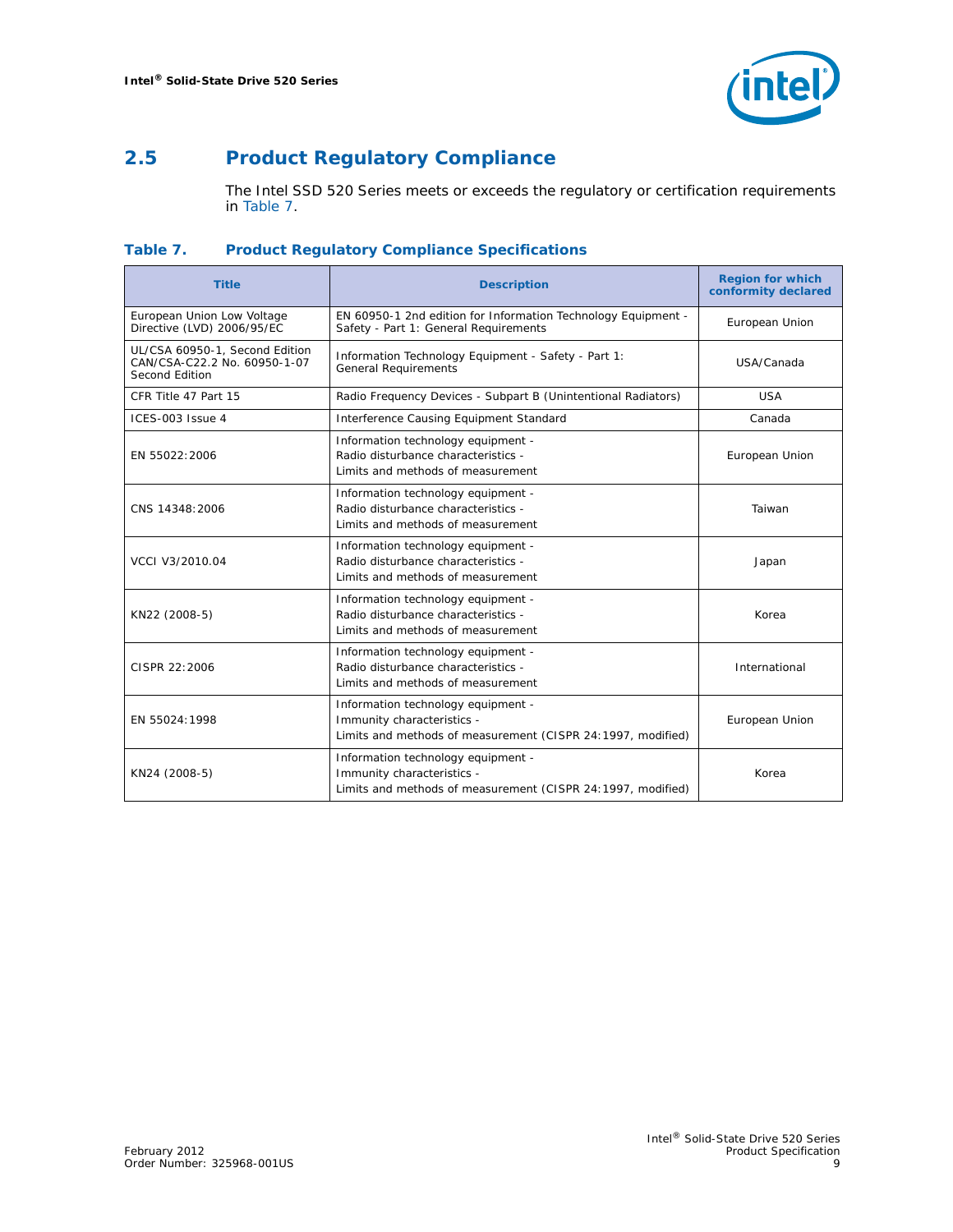

## <span id="page-9-0"></span>**2.6 Reliability**

The Intel SSD 520 Series meets or exceeds SSD endurance and data retention requirements as specified in the JESD218 specification.

Reliability specifications are listed in [Table 8.](#page-9-2)

#### <span id="page-9-2"></span>**Table 8. Reliability Specifications**

| <b>Parameter</b>                                                                                                                                                                                                                                                                                 | <b>Value</b>                                |
|--------------------------------------------------------------------------------------------------------------------------------------------------------------------------------------------------------------------------------------------------------------------------------------------------|---------------------------------------------|
| Uncorrectable Bit Error Rate (UBER)                                                                                                                                                                                                                                                              |                                             |
| Uncorrectable bit error rate will not exceed one sector in the<br>specified number of bits read. In the unlikely event of a<br>nonrecoverable read error, the SSD will report it as a read failure to<br>the host; the sector in error is considered corrupt and is not<br>returned to the host. | $<$ 1 sector per 10 <sup>16</sup> bits read |
| Mean Time Between Failures (MTBF)                                                                                                                                                                                                                                                                |                                             |
| Mean Time Between Failures is estimated based on Telcordia*<br>methodology and demonstrated through Reliability Demonstration<br>Test (RDT).                                                                                                                                                     | 1.200.000 hours                             |
| Minimum Useful Life/Endurance Rating                                                                                                                                                                                                                                                             |                                             |
| The SSD will have a minimum of five years of useful life under<br>typical client workloads with up to 20 GB of host writes per day.                                                                                                                                                              | 5 years                                     |
| <b>Insertion Cycles</b>                                                                                                                                                                                                                                                                          |                                             |
| The SSD supports up to 250 insertion/removal cycles on SATA/<br>power cable.                                                                                                                                                                                                                     | 250 insertion/removal cycles                |

## <span id="page-9-1"></span>**2.7 Hot Plug Support**

Hot Plug insertion and removal is supported in the presence of a proper connector and appropriate operation system, as described in the SATA 3.0 specification.

This product supports asynchronous signal recovery and issues an unsolicited COMINIT when first mated with a powered connector to guarantee reliable detection by a host system without hardware device detection.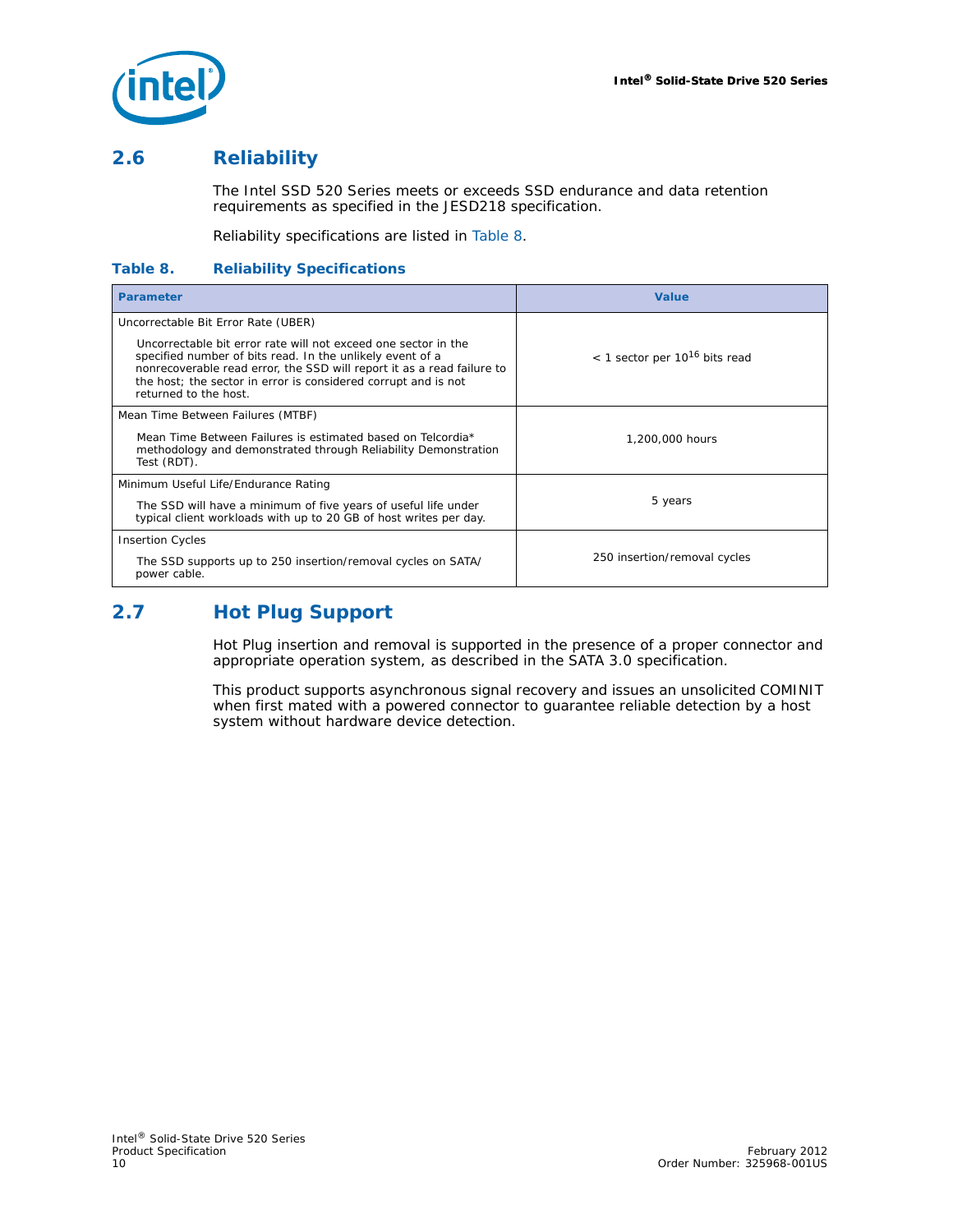

## <span id="page-10-0"></span>**3.0 Mechanical Information**

[Figure 1](#page-10-1) shows the physical package information for the 7mm height 2.5-inch Intel SSD 520 Series. All dimensions are in millimeters.

<span id="page-10-1"></span>**Figure 1. Dimensions for 7mm 2.5-inch Form Factor**

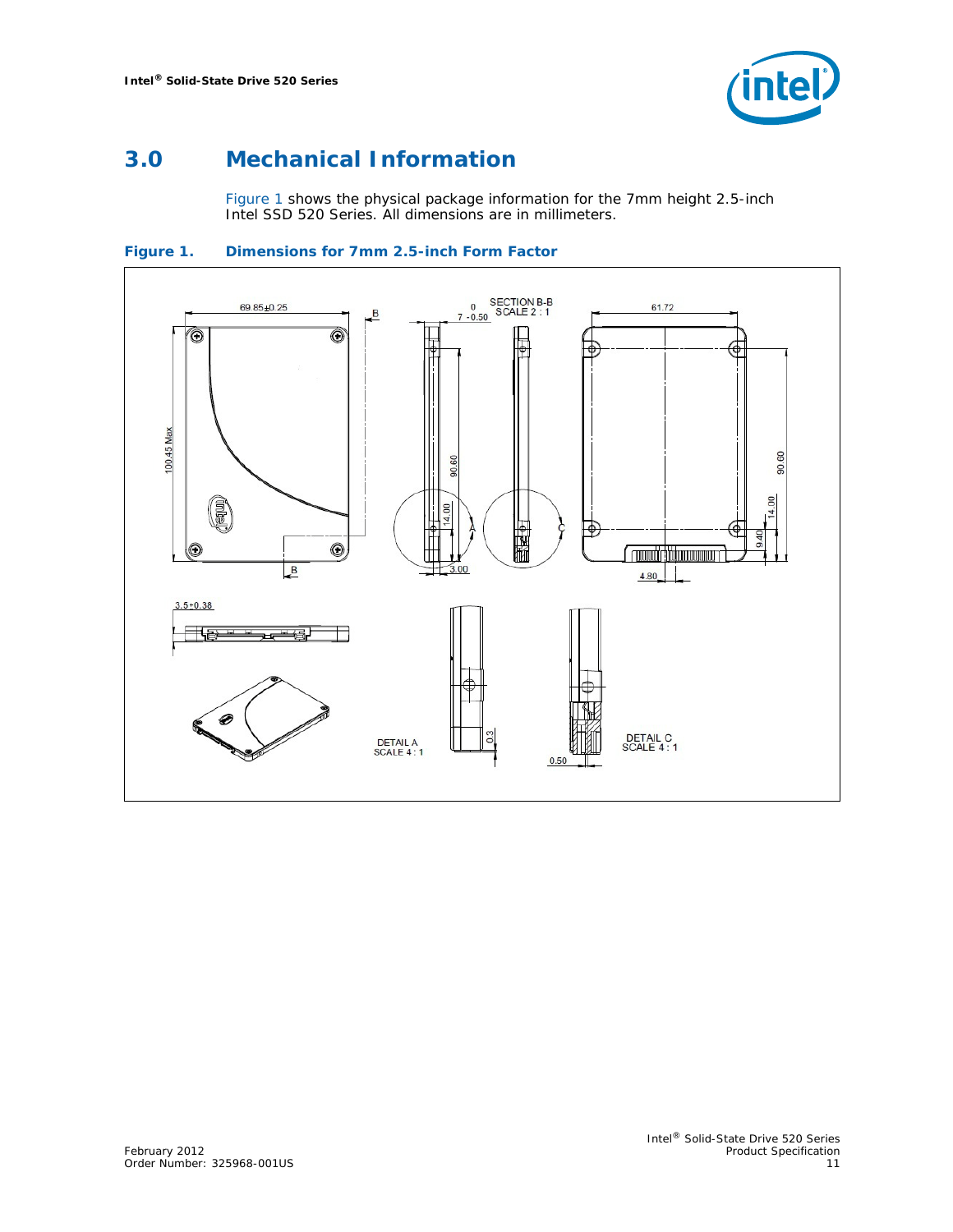

[Figure 2](#page-11-0) shows the physical package information for the 9.5mm height 2.5-inch Intel SSD 520 Series. All dimensions are in millimeters.



#### <span id="page-11-0"></span>**Figure 2. Dimensions for 9.5mm 2.5-inch Form Factor**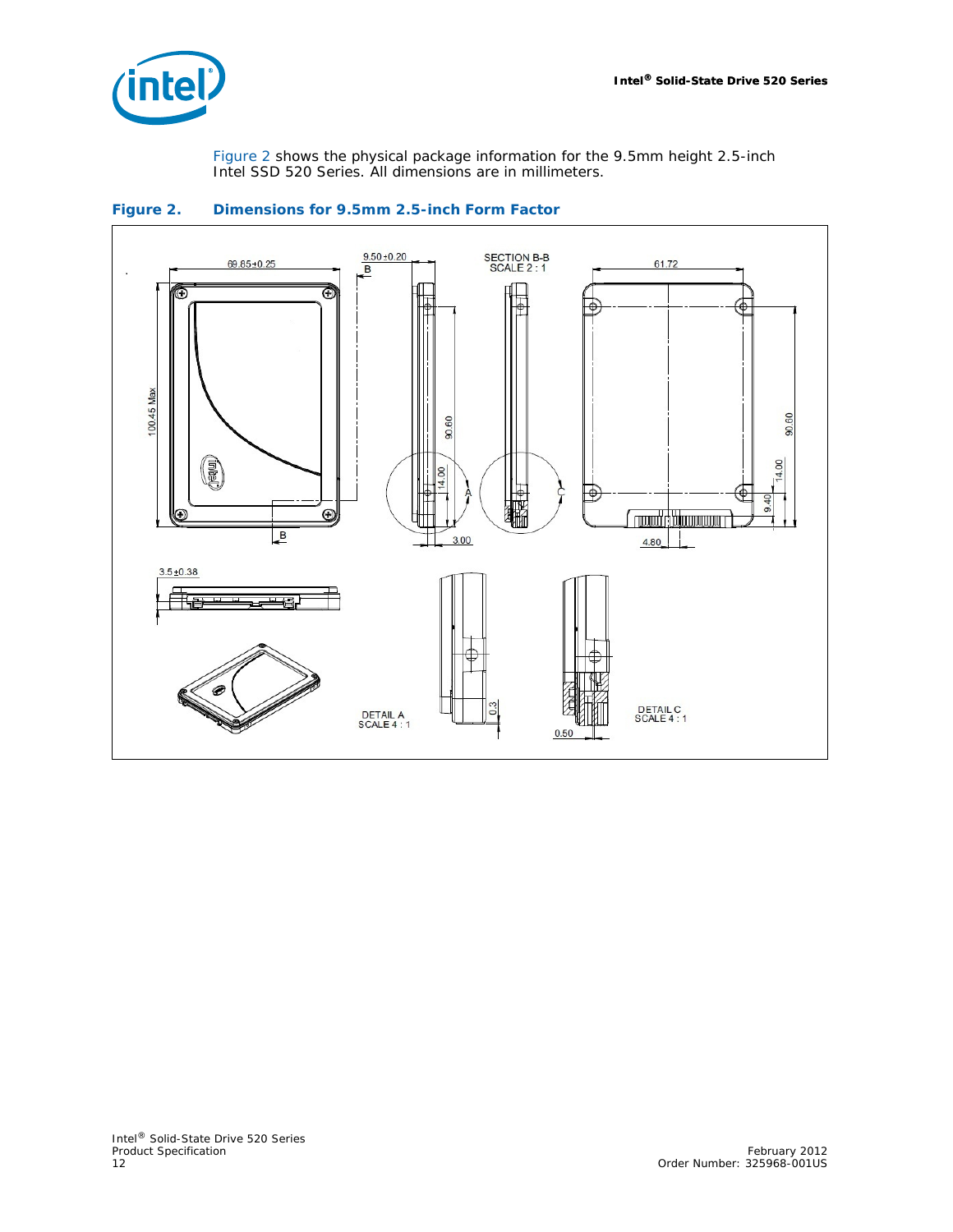

## <span id="page-12-0"></span>**4.0 Pin and Signal Descriptions**

## <span id="page-12-1"></span>**4.1 Pin Locations**

#### **Figure 3. Layout of Signal and Power Segment Pins**



*Note:* 2.5-inch connector supports in-built latching capability.

## <span id="page-12-2"></span>**4.2 Signal Descriptions**

### <span id="page-12-3"></span>**4.2.1 Connector Pin Signal Definitions**

### **Table 9. Serial ATA Connector Pin Signal Definitions**

| <b>Pin</b>     | <b>Function</b> | <b>Definition</b>          |  |
|----------------|-----------------|----------------------------|--|
| S <sub>1</sub> | Ground          | 1st mate                   |  |
| S <sub>2</sub> | $A+$            | Differential signal pair A |  |
| S <sub>3</sub> | $A -$           |                            |  |
| S4             | Ground          | 1st mate                   |  |
| S <sub>5</sub> | $B -$           | Differential signal pair B |  |
| S <sub>6</sub> | $B+$            |                            |  |
| S7             | Ground          | 1st mate                   |  |

*Note:* Key and spacing separate signal and power segments.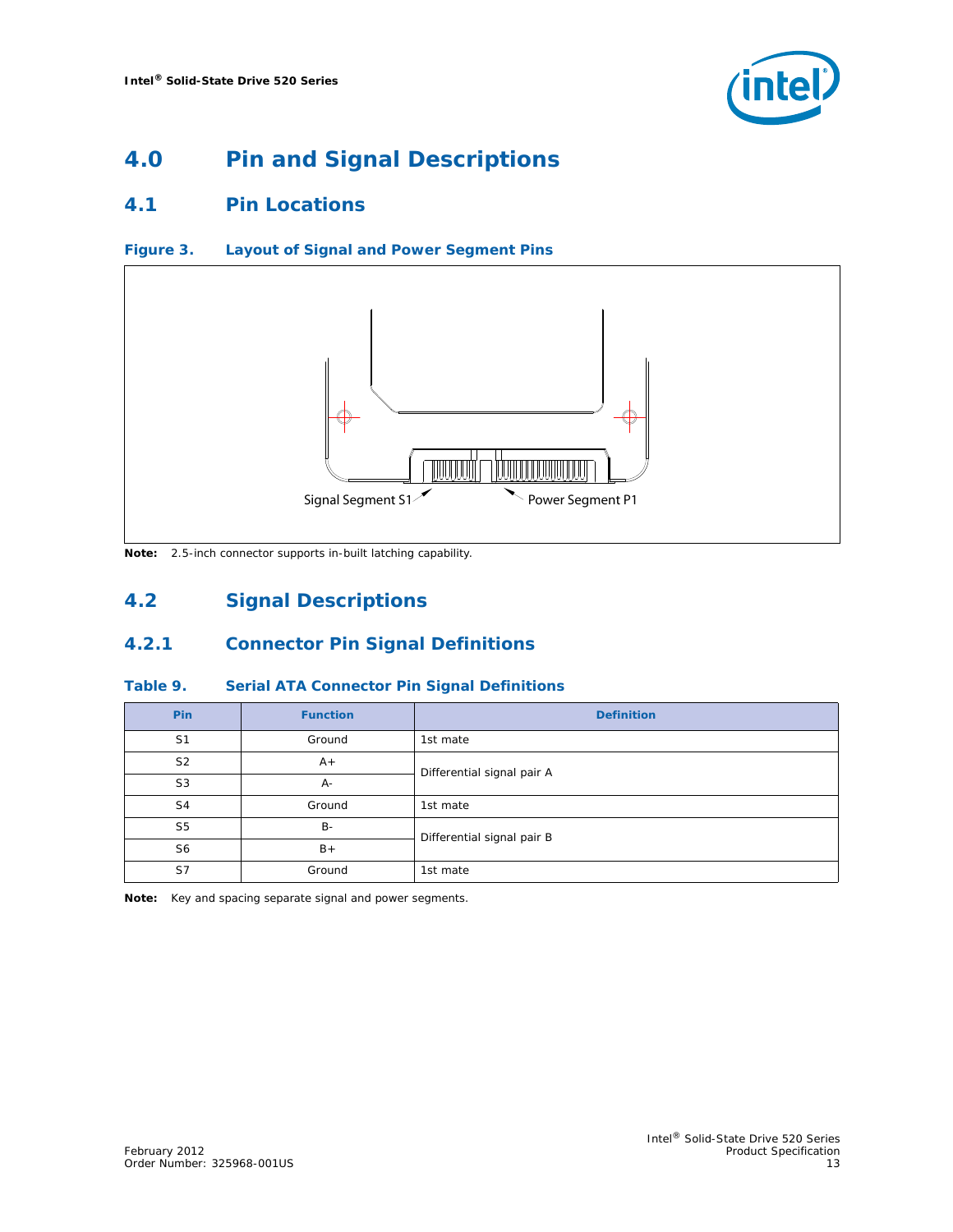

## <span id="page-13-0"></span>**4.2.2 Power Pin Signal Definitions**

| Pin <sup>1</sup>  | <b>Name</b>    | <b>Definition</b>      | <b>Mating Order</b> |
|-------------------|----------------|------------------------|---------------------|
| P1 <sup>2</sup>   | $V_{33}$       | 3.3 V Power; not used  | 2nd Mate            |
| $P2^2$            | $V_{33}$       | 3.3 V Power; not used  | 2nd Mate            |
| P3 <sup>2</sup>   | $V_{33}$       | 3.3 V Power; not used  | 1st Mate            |
| $P4^{3,4}$        | Ground         |                        | 1st Mate            |
| P5 <sup>3</sup>   | Ground         |                        | 1st Mate            |
| P6 <sup>3</sup>   | Ground         |                        | 1st Mate            |
| $P7^{3,5}$        | V <sub>5</sub> | 5 V Power              | 1st Mate            |
| P8 <sup>3,5</sup> | V <sub>5</sub> | 5 V Power              | 2nd Mate            |
| $P9^{3,5}$        | V <sub>5</sub> | 5 V Power              | 2nd Mate            |
| P10 <sup>3</sup>  | Ground         |                        | 1st Mate            |
| P11 <sup>6</sup>  | DAS            | Device Activity Signal | 2nd Mate            |
| $P12^{3,4}$       | Ground         |                        | 1st Mate            |
| P13 <sup>2</sup>  | $V_{12}$       | 12 V Power; not used   | 1st Mate            |
| P14 <sup>2</sup>  | $V_{12}$       | 12 V Power; not used   | 2nd Mate            |
| P15 <sup>2</sup>  | $V_{12}$       | 12 V Power; not used   | 2nd Mate            |

#### **Table 10. Serial ATA Power Pin Definitions**

#### *Notes:*

1. All pins are in a single row, with a 1.27 mm (0.050-inch) pitch.

2. Pins P1, P2 and P3 are connected together; Pins P13, P14 and P15 are connected together. Although they are not connected internally to the device, the host may apply voltage on these pins.

3. The mating sequence is:

• Ground pins P4-P6, P10, P12 and the 5V power pin P7.

• Signal pins and the rest of the 5V power pins P8-P9.

4. Ground connectors P4 and P12 may contact before the other 1st mate pins in both the power and signal connectors to discharge ESD in a suitably configured backplane connector.

- 5. Power pins P7, P8, and P9 are internally connected to one another within the device. 6. The host may ground P11 if it is not used for Device Activity Signal (DAS).
-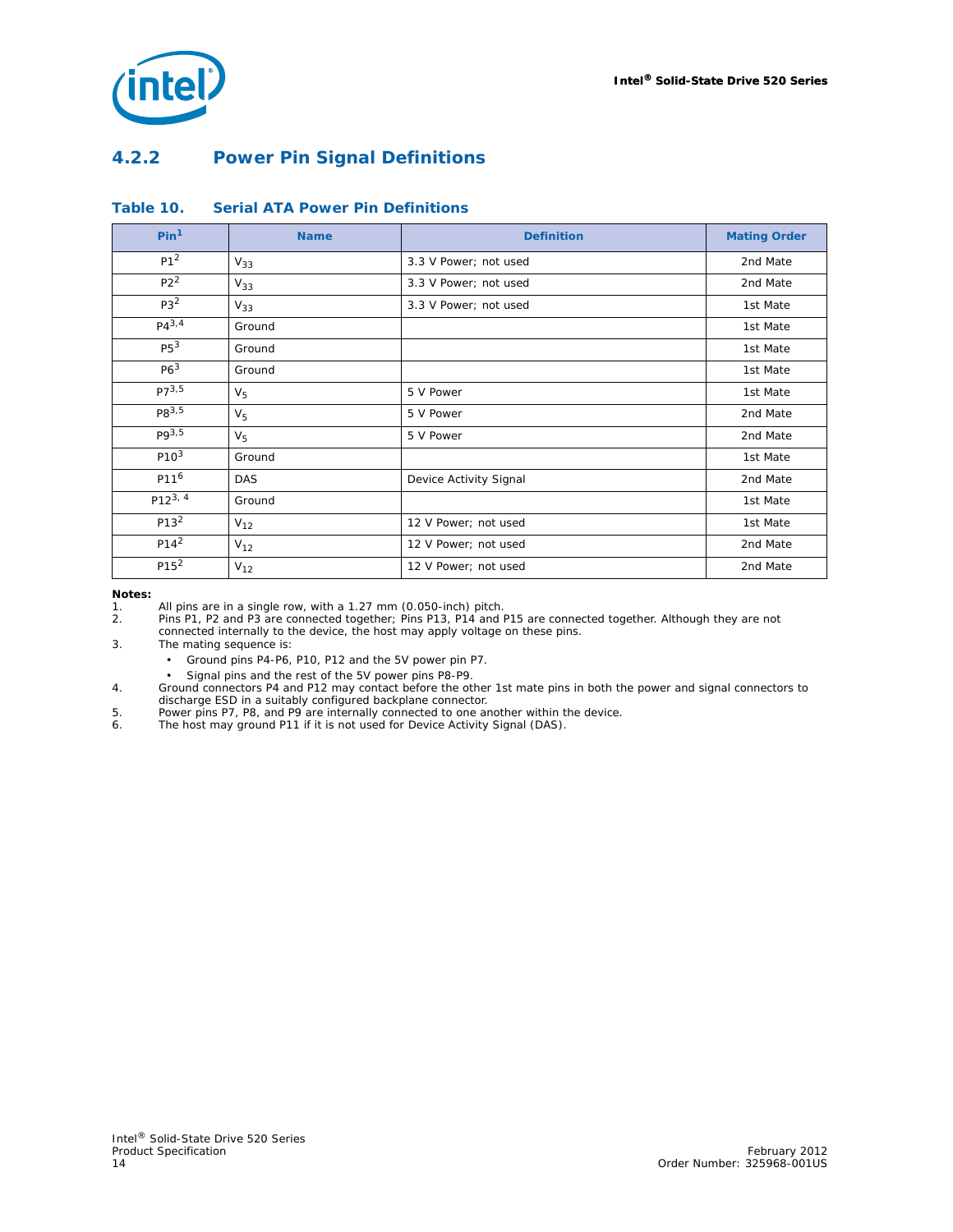

## <span id="page-14-0"></span>**5.0 Supported Command Sets**

The Intel SSD 520 Series supports all mandatory Advanced Technology Attachment (ATA) and Serial ATA (SATA) commands defined in the ACS-2 and SATA Revision 3.0 specifications. The mandatory and optional commands are defined in this section.

## <span id="page-14-1"></span>**5.1 ATA General Feature Command Set**

General Feature command set (non-PACKET), which consists of:

- EXECUTE DEVICE DIAGNOSTIC
- FLUSH CACHE
- IDENTIFY DEVICE

*Note:* See [Appendix A, "IDENTIFY DEVICE Command Data" on page 25](#page-24-0) for details on the sector data returned after issuing an IDENTIFY DEVICE command.

- READ DMA
- READ SECTOR(S)
- READ VERIFY SECTOR(S)
- SEEK
- SET FEATURES
- WRITE DMA
- WRITE SECTOR(S)
- READ MULTIPLE
- SET MULTIPLE MODE
- WRITE MULTIPLE

The Intel SSD 520 Series also supports the following optional commands:

- READ BUFFFER
- WRITE BUFFER
- NOP
- DOWNLOAD MICROCODE

#### <span id="page-14-2"></span>**5.2 Power Management**

The Intel SSD 520 Series supports several power management feature sets as defined by the ATA specification: general Power Management feature set, Advanced Power Management feature set, and Power-Up In Standby (PUIS) feature set.

The Advanced Power Management and PUIS features can be enabled or disabled using the SET FEATURES command.

The Power Management feature set includes the following commands:

- CHECK POWER MODE
- IDLE
- IDLE IMMEDIATE
- SLEEP
- STANDBY
- STANDBY IMMEDIATE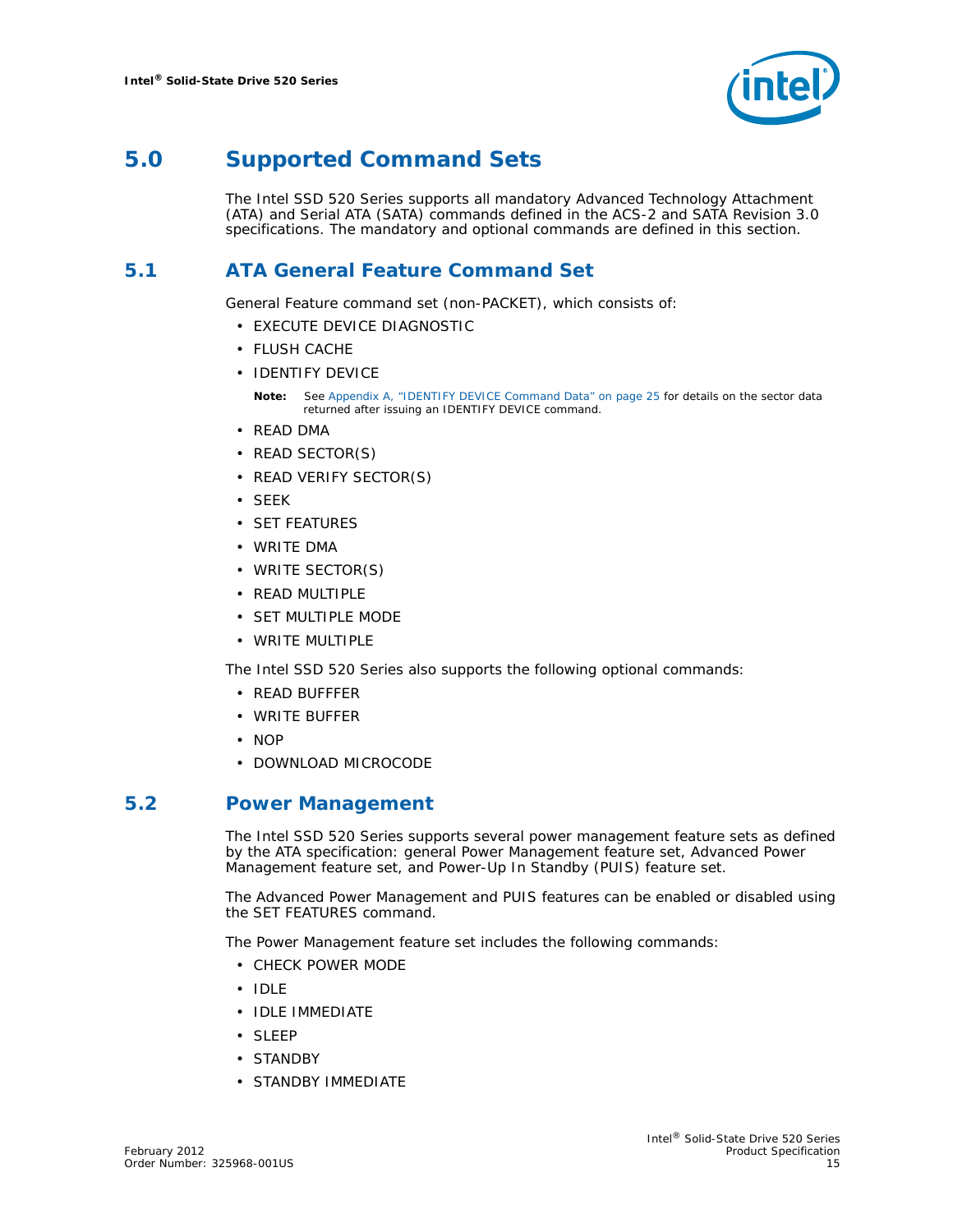

## <span id="page-15-0"></span>**5.3 Security Mode Feature Set**

The Intel SSD 520 Series supports the Security Mode command set, which consists of:

- SECURITY SET PASSWORD
- SECURITY UNLOCK
- SECURITY ERASE PREPARE
- SECURITY ERASE UNIT
- SECURITY FREEZE LOCK
- SECURITY DISABLE PASSWORD

### <span id="page-15-1"></span>**5.4 SMART Command Set**

The Intel SSD 520 Series supports the SMART command set, which consists of:

- SMART READ DATA
- SMART READ ATTRIBUTE THRESHOLDS
- SMART ENABLE/DISABLE ATTRIBUTE AUTOSAVE
- SMART SAVE ATTRIBUTE VALUES
- SMART EXECUTE OFF-LINE IMMEDIATE
- SMART READ LOG SECTOR
- SMART WRITE LOG SECTOR
- SMART ENABLE OPERATIONS
- SMART DISABLE OPERATIONS
- SMART RETURN STATUS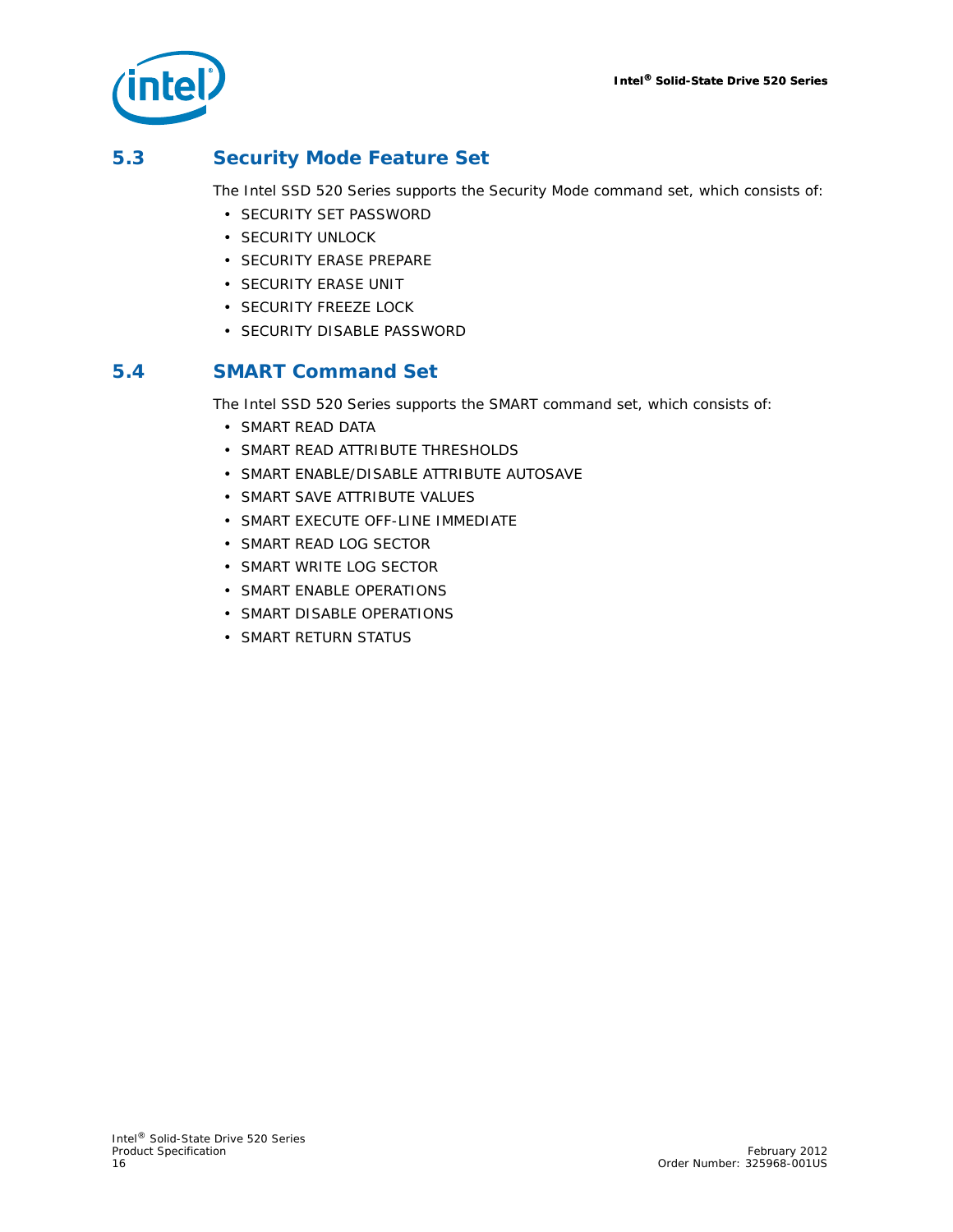

### <span id="page-16-0"></span>**5.4.1 SMART Attributes**

[Table 11](#page-16-1) lists the SMART attributes supported by the Intel SSD 520 Series; [Table 12 on](#page-18-2)  [page 19](#page-18-2) lists the corresponding status flags and threshold settings.

#### <span id="page-16-1"></span>**Table 11. SMART Attributes**

| ID               |                                                                                                                                                                                                                                                                                                                                                                                                                                                                                                                                                                                                                                                                                                       |              |           |             | Status Flags <sup>1</sup> | <b>Threshold</b> |              |                    |  |
|------------------|-------------------------------------------------------------------------------------------------------------------------------------------------------------------------------------------------------------------------------------------------------------------------------------------------------------------------------------------------------------------------------------------------------------------------------------------------------------------------------------------------------------------------------------------------------------------------------------------------------------------------------------------------------------------------------------------------------|--------------|-----------|-------------|---------------------------|------------------|--------------|--------------------|--|
|                  | <b>Attribute</b>                                                                                                                                                                                                                                                                                                                                                                                                                                                                                                                                                                                                                                                                                      | <b>SP</b>    | <b>EC</b> | <b>ER</b>   | <b>PE</b>                 | <b>OC</b>        | <b>PW</b>    |                    |  |
| 05h              | <b>Re-allocated Sector Count</b><br>The raw value of this attribute shows the<br>number of retired blocks since leaving the<br>factory (grown defect count).                                                                                                                                                                                                                                                                                                                                                                                                                                                                                                                                          | $\mathbf{1}$ | 1         | $\Omega$    | $\Omega$                  | 1                | $\Omega$     | $0 \text{ (none)}$ |  |
| 09h              | Power-On Hours Count<br>The raw value reports two values: the first<br>4 bytes report the cumulative number of<br>power-on hours over the life of the device,<br>the remaining bytes report the number of<br>milliseconds since the last hour increment.<br>The On/Off status of the Device Initiated<br>Power Management (DIPM) feature will<br>affect the number of hours reported. If DIPM<br>is turned On, the recorded value for<br>power-on hours does not include the time<br>that the device is in a "slumber" state. If<br>DIPM is turned Off, the recorded value for<br>power-on hours should match the clock<br>time, as all three device states are counted:<br>active, idle and slumber. | $\mathbf{1}$ | 1         | $\mathbf 0$ | $\mathbf 0$               | 1                | $\Omega$     | $0$ (none)         |  |
| 0Ch              | Power Cycle Count<br>The raw value of this attribute reports the<br>cumulative number of power cycle events<br>over the life of the device.                                                                                                                                                                                                                                                                                                                                                                                                                                                                                                                                                           | $\mathbf{1}$ | 1         | $\circ$     | $\Omega$                  | 1                | $\Omega$     | $0$ (none)         |  |
| AAh              | Available Reserved Space                                                                                                                                                                                                                                                                                                                                                                                                                                                                                                                                                                                                                                                                              |              | 1         | 0           | $\Omega$                  | 1                | $\mathbf{1}$ | 10                 |  |
| ABh              | Program Fail Count<br>The raw value of this attribute shows total<br>count of program fails and the normalized<br>value, beginning at 100, shows the percent<br>remaining of allowable program fails.                                                                                                                                                                                                                                                                                                                                                                                                                                                                                                 |              | 1         | $\Omega$    | $\Omega$                  | $\mathbf{1}$     | $\Omega$     | $0 \text{ (none)}$ |  |
| <b>ACh</b>       | Erase Fail Count<br>The raw value of this attribute shows total<br>count of erase fails and the normalized<br>value, beginning at 100, shows the percent<br>remaining of allowable erase fails.                                                                                                                                                                                                                                                                                                                                                                                                                                                                                                       | 1            | 1         | $\Omega$    | $\Omega$                  | 1                | $\Omega$     | $0 \text{ (none)}$ |  |
| <b>AEh</b>       | <b>Unexpected Power Loss</b><br>The raw value of this attribute reports the<br>cumulative number of unsafe (unclean)<br>shutdown events over the life of the device.<br>An unsafe shutdown occurs whenever the<br>device is powered off without STANDBY<br>IMMEDIATE being the last command                                                                                                                                                                                                                                                                                                                                                                                                           | $\mathbf{1}$ | 1         | $\Omega$    | $\Omega$                  | 1                | $\Omega$     | $0$ (none)         |  |
| B <sub>8</sub> h | End-to-End Error Detection Count<br>Reports number of errors encountered<br>during end-to-end error detection within the<br>SSD data path.                                                                                                                                                                                                                                                                                                                                                                                                                                                                                                                                                            | $\mathbf{1}$ | 1         | $\Omega$    | $\Omega$                  | 1                | $\mathbf{1}$ | 90                 |  |
| <b>BBh</b>       | Uncorrectable Error Count<br>The raw value shows the count of errors<br>that could not be recovered using Error<br>Correction Code (ECC).                                                                                                                                                                                                                                                                                                                                                                                                                                                                                                                                                             | $\mathbf{1}$ | 1         | $\Omega$    | $\Omega$                  | 1                | $\Omega$     | $0$ (none)         |  |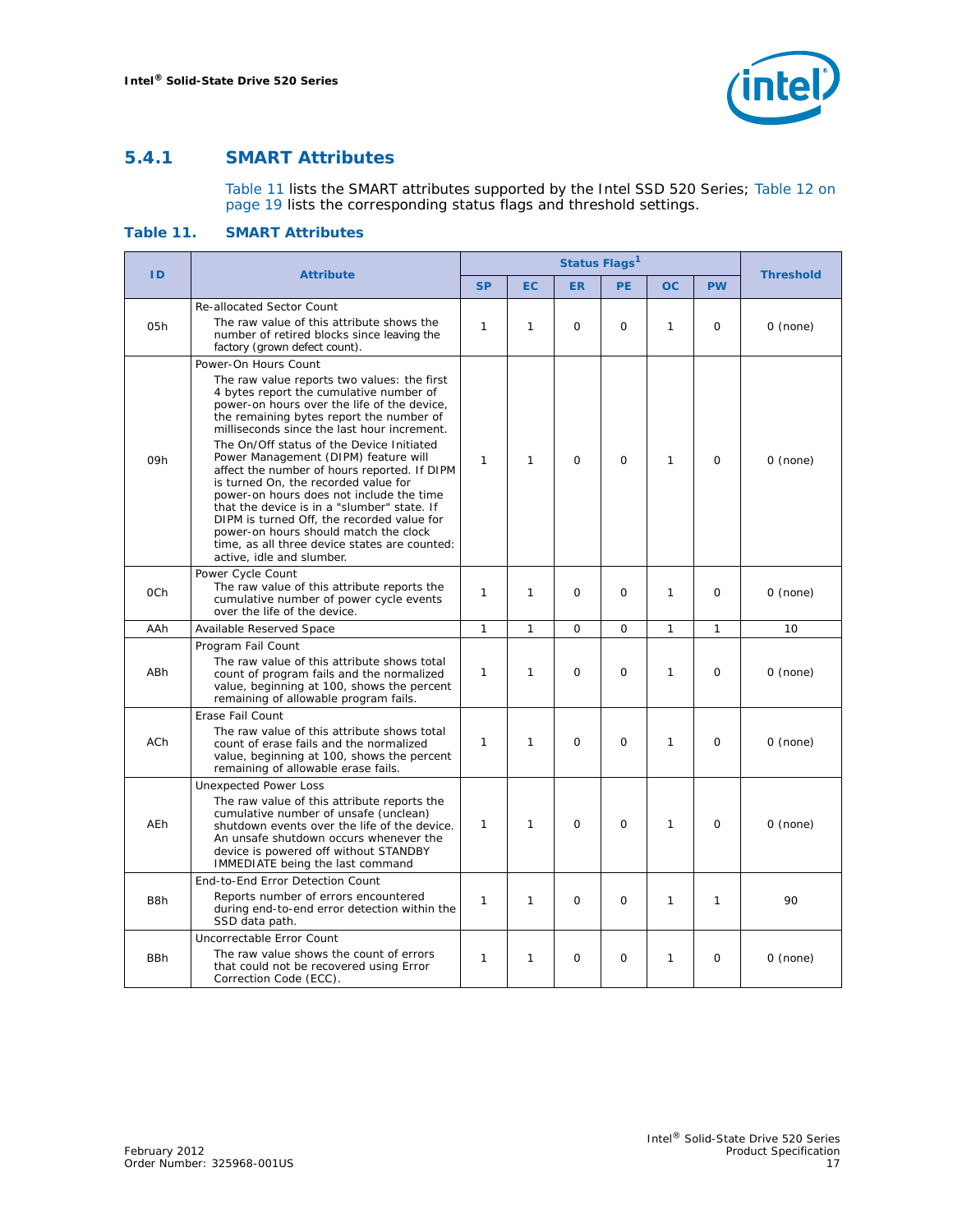

#### **Table 11. SMART Attributes (Continued)**

|                  |                                                                                                                                                                                                                                                                                                                                                                                                                         |              |              | Status Flags <sup>1</sup> |           |              |             |                    |
|------------------|-------------------------------------------------------------------------------------------------------------------------------------------------------------------------------------------------------------------------------------------------------------------------------------------------------------------------------------------------------------------------------------------------------------------------|--------------|--------------|---------------------------|-----------|--------------|-------------|--------------------|
| ID               | <b>Attribute</b>                                                                                                                                                                                                                                                                                                                                                                                                        | <b>SP</b>    | <b>EC</b>    | ER.                       | <b>PE</b> | ОC           | <b>PW</b>   | <b>Threshold</b>   |
| COh              | Power-Off Retract Count (Unsafe Shutdown<br>Count)<br>The raw value of this attribute reports the<br>cumulative number of unsafe (unclean)<br>shutdown events over the life of the device.<br>An unsafe shutdown occurs whenever the<br>device is powered off without STANDBY<br>IMMEDIATE being the last command.                                                                                                      |              | 1            | 0                         | 0         | 1            | $\Omega$    | $0 \text{ (none)}$ |
| E <sub>1</sub> h | <b>Host Writes</b><br>The raw value of this attribute reports the<br>total number of sectors written by the host<br>system. The raw value is increased by 1 for<br>every 65,536 sectors (32MB) written by<br>the host.                                                                                                                                                                                                  |              | 1            | $\Omega$                  | 0         | 1            | $\Omega$    | $0 \text{ (none)}$ |
| E <sub>2</sub> h | Timed Workload Media Wear<br>Measures the wear seen by the SSD (since<br>reset of the workload timer, attribute E4h),<br>as a percentage of the maximum rated<br>cycles.                                                                                                                                                                                                                                                | 1            | 1            | 0                         | 0         | 1            | $\Omega$    | $0 \text{ (none)}$ |
| E <sub>3</sub> h | Timed Workload Host Read/Write Ratio<br>Shows the percentage of I/O operations<br>that are read operations (since reset of the<br>workload timer, attribute E4h).                                                                                                                                                                                                                                                       |              | 1            | 0                         | 0         | 1            | $\Omega$    | $0 \text{ (none)}$ |
| E4h              | <b>Timed Workload Timer</b><br>Measures the elapsed time (number of<br>minutes since starting this workload timer).                                                                                                                                                                                                                                                                                                     |              | 1            | $\circ$                   | 0         | $\mathbf{1}$ | $\Omega$    | $0 \text{ (none)}$ |
| E8h              | Available Reserved Space<br>This attribute reports the number of reserve<br>blocks remaining. The normalized value<br>begins at 100 (64h), which corresponds to<br>100 percent availability of the reserved<br>space. The threshold value for this attribute<br>is 10 percent availability.                                                                                                                             | 1            | 1            | 0                         | 0         | 1            | 1           | 10                 |
| E9h              | Media Wearout Indicator<br>This attribute reports the number of cycles<br>the NAND media has undergone. The<br>normalized value declines linearly from 100<br>to 1 as the average erase cycle count<br>increases from 0 to the maximum rated<br>cycles.<br>Once the normalized value reaches 1, the<br>number will not decrease, although it is likely<br>that significant additional wear can be put<br>on the device. | $\mathbf{1}$ | 1            | $\Omega$                  | 0         | $\mathbf{1}$ | $\Omega$    | $0 \text{ (none)}$ |
| F <sub>1</sub> h | <b>Total LBAs Written</b><br>The raw value of this attribute reports the<br>total number of sectors written by the host<br>system. The raw value is increased by 1 for<br>every 65,536 sectors (32MB) written by<br>the host.                                                                                                                                                                                           | 1            | 1            | 0                         | 0         | 1            | $\Omega$    | $0 \text{ (none)}$ |
| F <sub>2</sub> h | <b>Total LBAs Read</b><br>The raw value of this attribute reports the<br>total number of sectors read by the host<br>system. The raw value is increased by 1 for<br>every 65,536 sectors (32MB) read by<br>the host.                                                                                                                                                                                                    | $\mathbf{1}$ | $\mathbf{1}$ | 0                         | 0         | 1            | 0           | $0$ (none)         |
| F9h              | <b>Total NAND Writes</b><br>Raw value reports the number of writes to<br>NAND in 1 GB increments.                                                                                                                                                                                                                                                                                                                       | 1            | $\mathbf{1}$ | 0                         | 0         | 1            | $\mathbf 0$ | $0$ (none)         |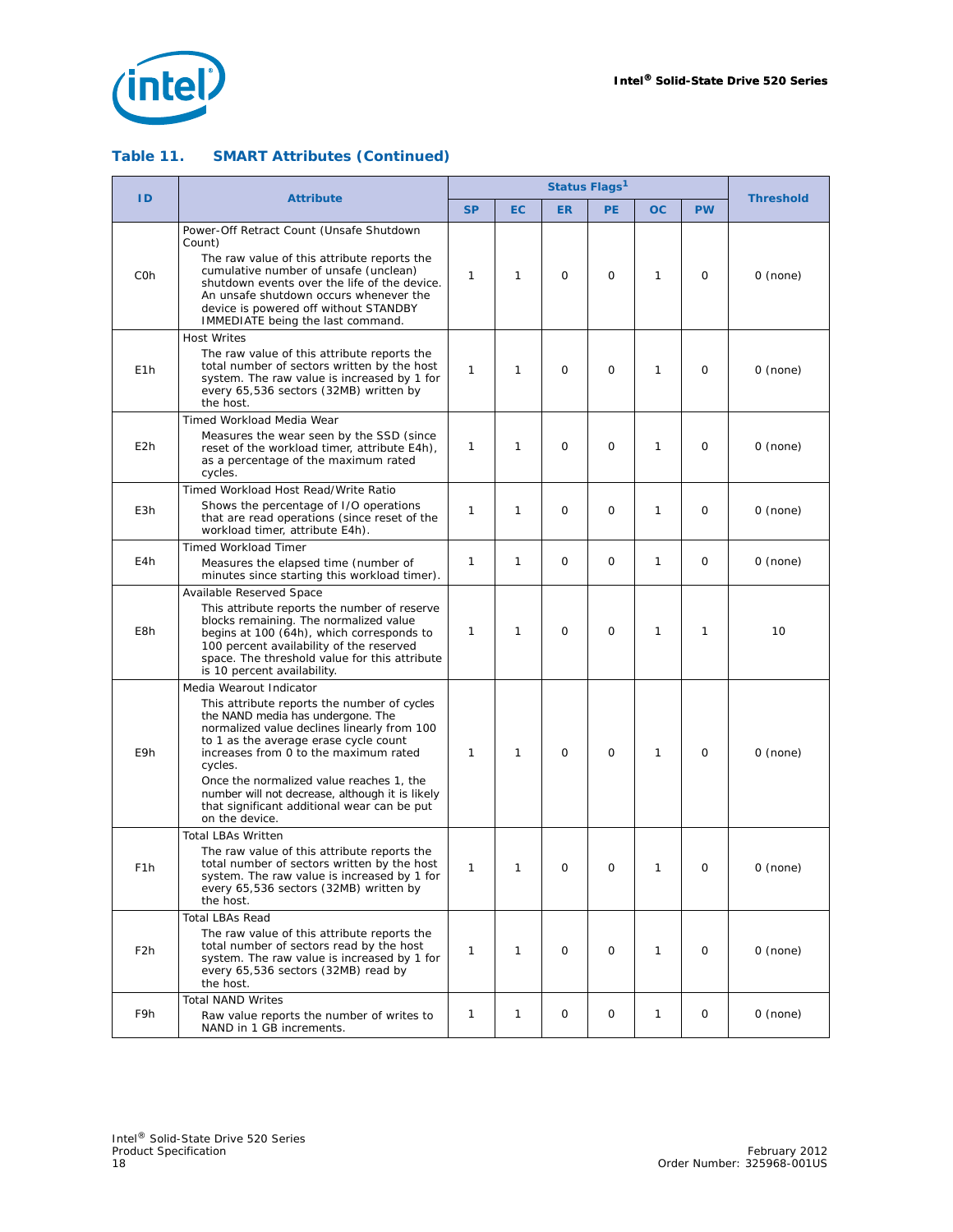

[Table 12](#page-18-2) defines the SMART Attribute status flags.

<span id="page-18-2"></span>**Table 12. SMART Attribute Status Flags**

| <b>Status</b><br><b>Flag</b>       | <b>Description</b>          | Value $= 0$                            | Value $= 1$                                          |
|------------------------------------|-----------------------------|----------------------------------------|------------------------------------------------------|
| <b>SP</b>                          | Self-preserving attribute   | Not a self-preserving attribute        | Self-preserving attribute                            |
| EC.                                | Event count attribute       | Not an event count attribute           | Event count attribute                                |
| ER.                                | Error rate attribute        | Not an error rate attribute            | Error rate attribute                                 |
| PF.                                | Performance attribute       | Not a performance attribute            | Performance attribute                                |
| Online collection attribute<br>OC. |                             | Collected only during offline activity | Collected during both offline and<br>online activity |
| PW                                 | Pre-fail warranty attribute | Advisory                               | Pre-fail                                             |

#### <span id="page-18-0"></span>**5.4.2 SMART Logs**

The Intel SSD 520 Series implements the following Log Addresses: 00h, 02h, 03h, 06h, and 07h.

The Intel SSD 520 Series implements host vendor specific logs (addresses 80h-9Fh) as read and write scratchpads, where the default value is zero (0). Intel SSD 520 Series does not write any specific values to these logs unless directed by the host through the appropriate commands.

The Intel SSD 520 Series also implements a device vendor specific log at address A9h as a read-only log area with a default value of zero (0).

### <span id="page-18-1"></span>**5.5 Device Statistics**

In addition to the SMART attribute structure, statistics pertaining to the operation and health of the Intel SSD 520 Series can be reported to the host on request through the Device Statistics log as defined in the ATA specification.

The Device Statistics log is a read-only GPL/SMART log located at read log address 0x04 and is accessible using READ LOG EXT, READ LOG DMA EXT or SMART READ LOG commands.

[Table 13](#page-18-3) lists the Device Statistics supported by the Intel SSD 520 Series.

| Page                                    | <b>Offset</b> | <b>Description</b>                                                      | <b>Equivalent SMART attribute if</b><br>applicable |
|-----------------------------------------|---------------|-------------------------------------------------------------------------|----------------------------------------------------|
| 0x00                                    |               | List of Supported Pages                                                 |                                                    |
|                                         | 0x08          | Power Cycle Count                                                       | 0 <sub>Ch</sub>                                    |
|                                         | 0x10          | Power-On Hours                                                          | 09h                                                |
|                                         | 0x18          | Logical Sectors Written                                                 | E <sub>1</sub> h                                   |
| 0x01 - General Statistics               | 0x20          | Num Write Commands - incremented<br>by one for every host write command |                                                    |
|                                         | 0x28          | Logical Sectors Read                                                    | F2h                                                |
|                                         | 0x30          | Num Read Commands - incremented<br>by one for every host write command  |                                                    |
|                                         | 0x08          | Num Reported Uncorrectable Errors                                       | <b>BBh</b>                                         |
| <b>0x04 - General Errors Statistics</b> | 0x10          | Num Resets Between Command<br>Acceptance and Completion                 |                                                    |
|                                         | 0x08          | Num Hardware Resets                                                     |                                                    |
| 0x06 - Transport Statistics             | 0x10          | Num ASR Events                                                          |                                                    |
|                                         | 0x18          | Num Interface CRC Errors                                                |                                                    |

#### <span id="page-18-3"></span>**Table 13. Device Statistics Log**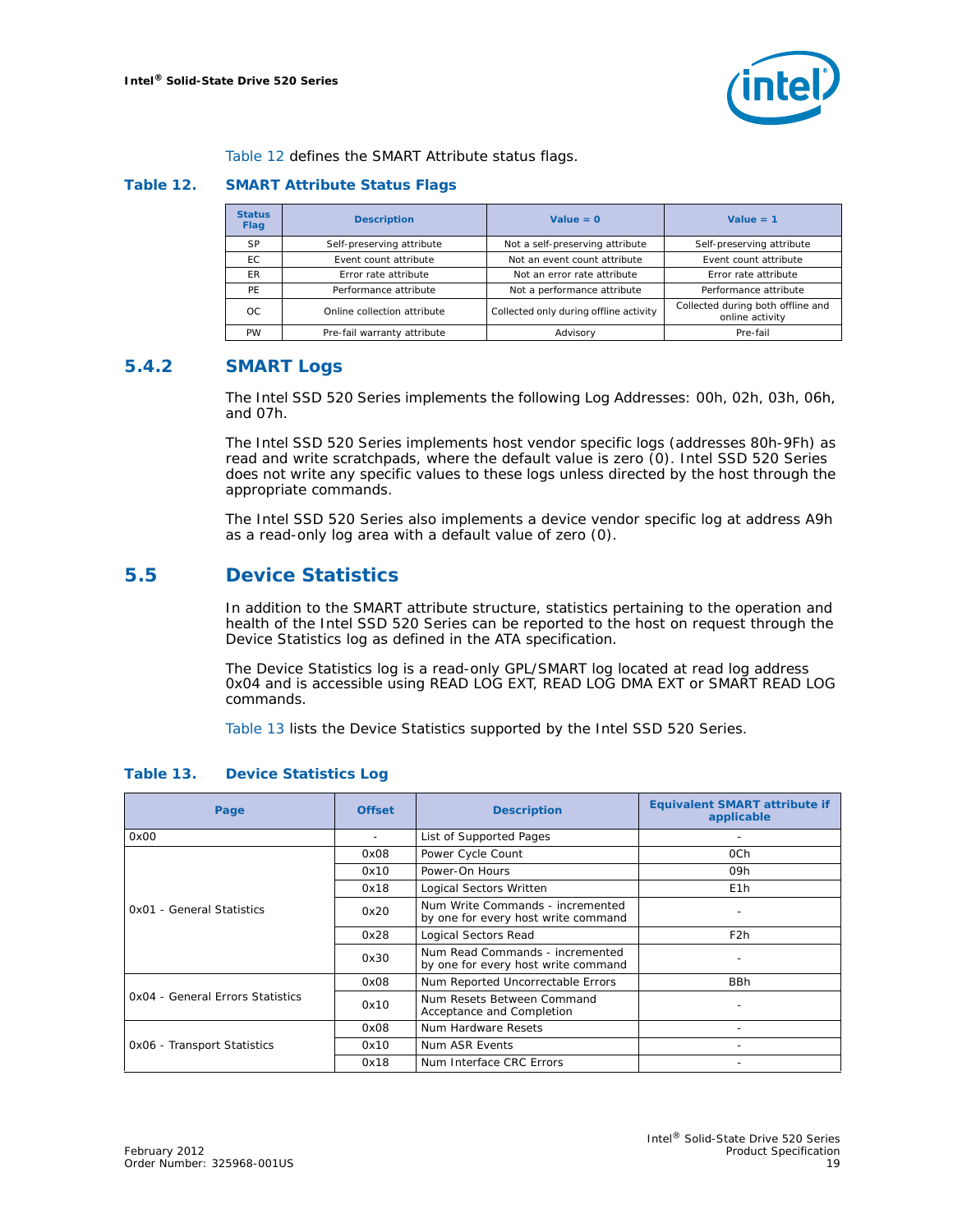

#### **Table 13. Device Statistics Log (Continued)**

| Page                                 | <b>Offset</b> | <b>Description</b>                  | <b>Equivalent SMART attribute if</b><br>applicable                                                                                               |
|--------------------------------------|---------------|-------------------------------------|--------------------------------------------------------------------------------------------------------------------------------------------------|
| OxO7 - Solid State Device Statistics | 0x08          | Percentage Used Endurance Indicator | E9h<br>This statistic counts up from 0<br>rather than down from 100, and<br>may go beyond 100 for drives that<br>exceed their expected lifetime. |

### <span id="page-19-0"></span>**5.6 SMART Command Transport (SCT)**

With SMART Command Transport (SCT), a host can send commands and data to an SSD and receive status and data from an SSD using standard write/read commands to manipulate two SMART Logs:

- Log Address E0h ("SCT Command/Status") used to send commands and retrieve status
- Log Address E1h ("SCT Data Transfer") used to transport data

### <span id="page-19-1"></span>**5.7 Data Set Management Command Set**

The Intel SSD 520 Series supports the Data Set Management command set Trim attribute, which consists of:

• DATA SET MANAGEMENT

### <span id="page-19-2"></span>**5.8 Host Protected Area Command Set**

The Intel SSD 520 Series supports the Host Protected Area command set, which consists of:

- READ NATIVE MAX ADDRESS
- SET MAX ADDRESS
- READ NATIVE MAX ADDRESS EXT
- SET MAX ADDRESS EXT

#### <span id="page-19-3"></span>**5.9 48-Bit Address Command Set**

The Intel SSD 520 Series supports the 48-bit Address command set, which consists of:

- FLUSH CACHE EXT
- READ DMA EXT
- READ NATIVE MAX ADDRESS
- READ NATIVE MAX ADDRESS EXT
- READ SECTOR(S) EXT
- READ VERIFY SECTOR(S) EXT
- SET MAX ADDRESS EXT
- WRITE DMA EXT
- WRITE MULTIPLE EXT
- WRITE SECTOR(S) EXT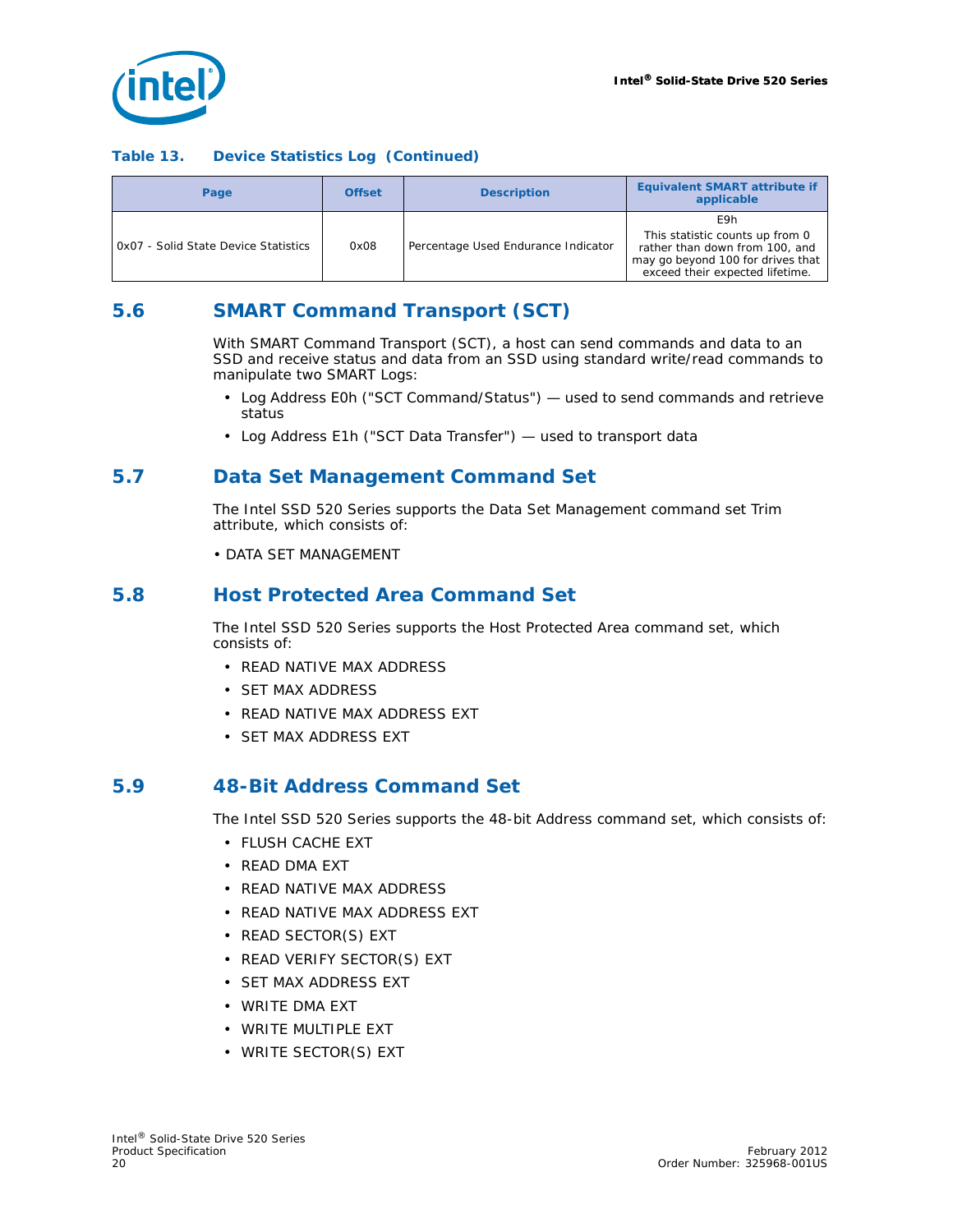

### <span id="page-20-0"></span>**5.10 General Purpose Log Command Set**

The Intel SSD 520 Series supports the General Purpose Log command set, which consists of:

- READ LOG EXT
- WRITE LOG EXT
- READ LOG DMA EXT
- WRITE LOG DMA EXT

### <span id="page-20-1"></span>**5.11 Native Command Queuing**

The Intel SSD 520 Series supports the Native Command Queuing (NCQ) command set, which includes:

- READ FPDMA QUEUED
- WRITE FPDMA QUEUED

*Note:* With a maximum queue depth equal to 32.

### <span id="page-20-2"></span>**5.12 Software Settings Preservation**

The Intel SSD 520 Series supports the SET FEATURES parameter to enable/disable the preservation of software settings.

### <span id="page-20-3"></span>**5.13 SATA Link Power Management (LPM)**

The Intel SSD 520 Series supports the SET FEATURES parameter to enable Device Initiated Power Management (DIPM). The SSD also supports Host Initiated Power Management (HIPM).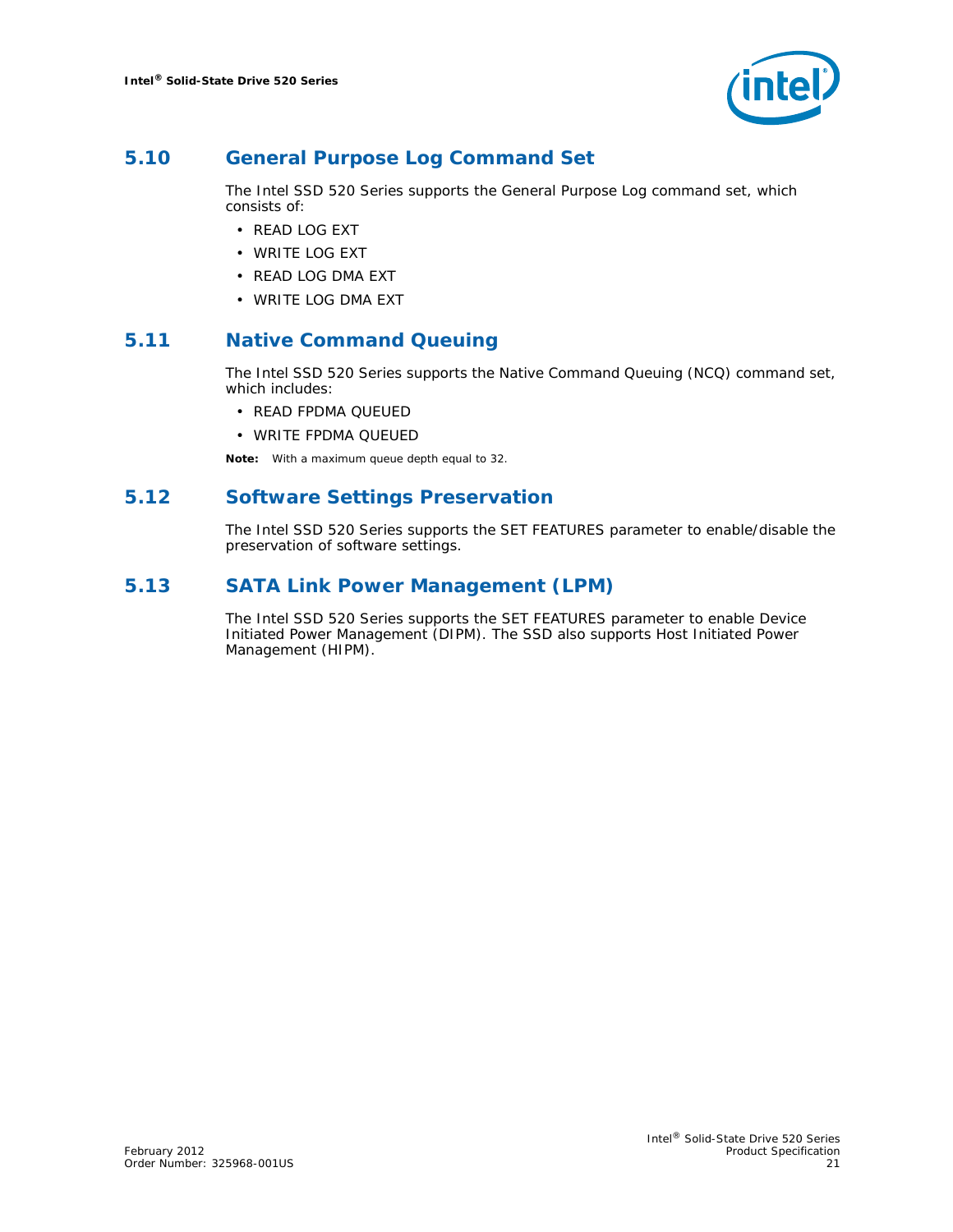

## <span id="page-21-0"></span>**6.0 Certifications and Declarations**

[Table 14](#page-21-1) describes the Device Certifications supported by the Intel SSD 520 Series.

<span id="page-21-1"></span>**Table 14. Device Certifications and Declarations**

| <b>Certification</b>  | <b>Description</b>                                                                                                                                                                                                                                                                                                                                                           |
|-----------------------|------------------------------------------------------------------------------------------------------------------------------------------------------------------------------------------------------------------------------------------------------------------------------------------------------------------------------------------------------------------------------|
| <b>CE Compliant</b>   | Low Voltage DIRECTIVE 2006/95/EC OF THE EUROPEAN PARLIAMENT AND OF THE COUNCIL<br>of 12 December 2006, and EMC Directive 2004/108/EC OF THE EUROPEAN PARLIAMENT AND OF<br>THE COUNCIL of 15 December 2004.                                                                                                                                                                   |
| <b>UL</b> Certified   | Certified Underwriters Laboratories, Inc. Bi-National Component Recognition; UL 60950-1, 2nd<br>Edition, 2007-03-27 (Information Technology Equipment - Safety - Part 1: General Requirements)<br>CSA C22.2 No. 60950-1-07, 2nd Edition, 2007-03 (Information Technology Equipment - Safety -<br>Part 1: General Requirements)                                               |
| C-Tick Compliant      | Compliance with the Australia/New Zealand Standard AS/NZS3548 and Electromagnetic<br>Compatibility (EMC) Framework requirements of the Australian Communication Authority (ACA).                                                                                                                                                                                             |
| <b>BSMI</b> Compliant | Compliance to the Taiwan EMC standard CNS 13438: Information technology equipment - Radio<br>disturbance Characteristics - limits and methods of measurement, as amended on June 1, 2006, is<br>harmonized with CISPR 22: 2005.04.                                                                                                                                           |
| <b>KCC</b>            | Compliance with paragraph 1 of Article 11 of the Electromagnetic Compatibility Control Regulation<br>and meets the Electromagnetic Compatibility (EMC) Framework requirements of the Radio Research<br>Laboratory (RRL) Ministry of Information and Communication Republic of Korea.                                                                                         |
| Microsoft WHQL        | Microsoft Windows Hardware Quality Labs                                                                                                                                                                                                                                                                                                                                      |
| RoHS Compliant        | Restriction of Hazardous Substance Directive                                                                                                                                                                                                                                                                                                                                 |
| <b>VCCI</b>           | Voluntary Control Council for Interface to cope with disturbance problems caused by personal<br>computers or facsimile.                                                                                                                                                                                                                                                      |
| SATA-IO               | Indicates certified logo program from Serial ATA International Organization.                                                                                                                                                                                                                                                                                                 |
| Low Halogen           | Applies only to brominated and chlorinated flame retardants (BFRs/CFRs) and PVC in the final<br>product. Intel components as well as purchased components on the finished assembly meet JS-709<br>requirements, and the PCB/substrate meet IEC 61249-2-21 requirements. The replacement of<br>halogenated flame retardants and/or PVC may not be better for the environment. |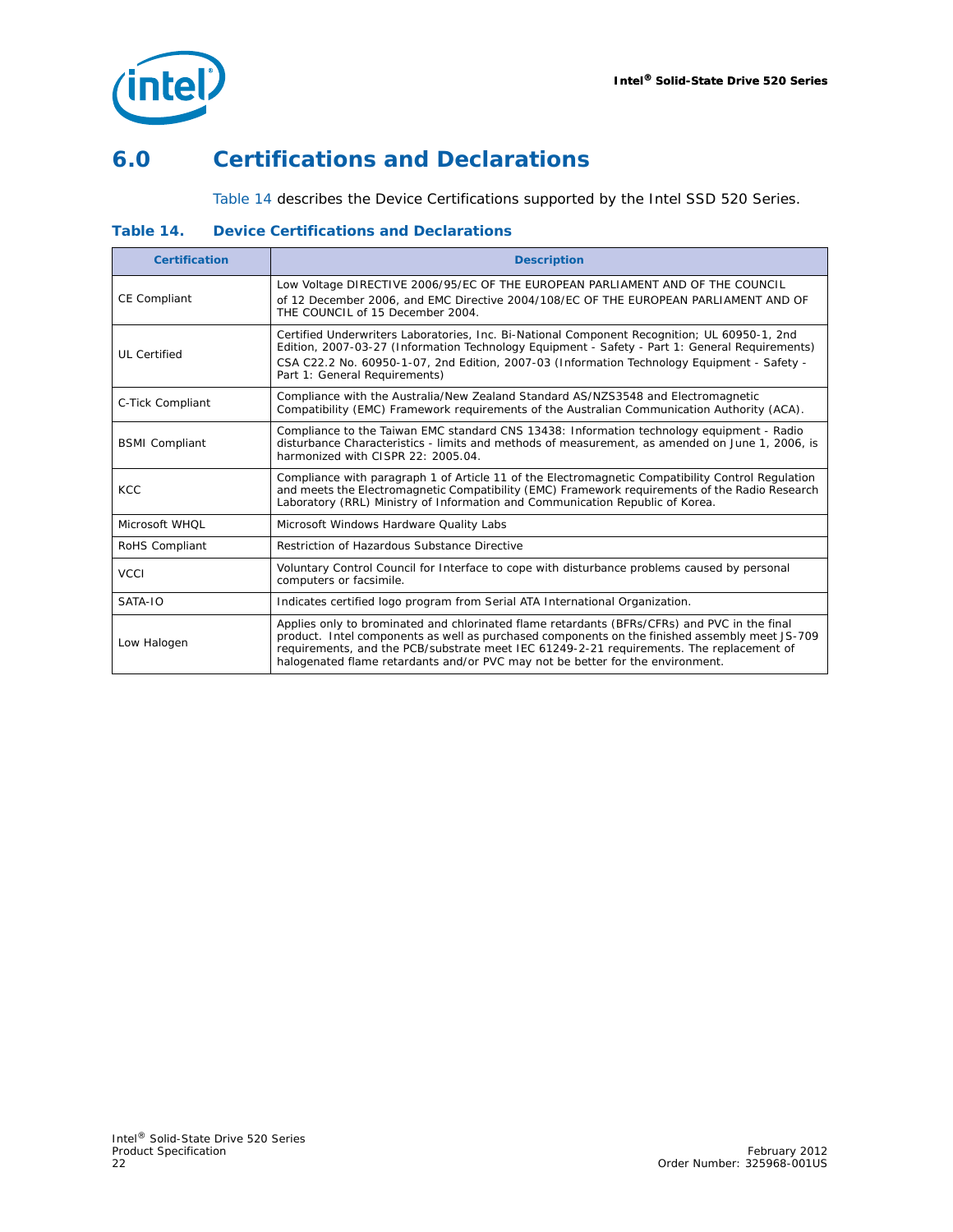

## <span id="page-22-0"></span>**7.0 References**

[Table 15](#page-22-2) identifies the standards information referenced in this document.

#### <span id="page-22-2"></span>**Table 15. Standards References**

| Date or<br>Rev. # | Title                                                                                                                                                                 | Location                                                                                              |
|-------------------|-----------------------------------------------------------------------------------------------------------------------------------------------------------------------|-------------------------------------------------------------------------------------------------------|
| Sept 2010         | Solid-State Drive (SSD) Requirements and Endurance Test Method<br>(JESD218)                                                                                           | http://www.jedec.org/standards-<br>documents/docs/jesd218/                                            |
| Dec 2008          | <b>VCCI</b>                                                                                                                                                           | http://www.vcci.jp/vcci_e/                                                                            |
| June 2009         | <b>RoHS</b>                                                                                                                                                           | http://gdms.intel.com/<br>Click Search MDDS Database and search<br>for material description datasheet |
| August 2009       | <b>ACS-2 Specification</b>                                                                                                                                            | http://www.t13.org/                                                                                   |
| June 2009         | Serial ATA Revision 3.0                                                                                                                                               | http://www.sata-io.org/                                                                               |
| May 2006          | SFF-8223, 2.5-inch Drive w/Serial Attachment Connector                                                                                                                | http://www.sffcommittee.org/                                                                          |
| May 2005          | SFF-8201, 2.5-inch drive form factor                                                                                                                                  | http://www.sffcommittee.org/                                                                          |
|                   | Compliance with EN 55022:1998 Information technology<br>equipment - Radio disturbance characteristics - Limits and<br>methods of measurement CISPR 22:1997 (Modified) | http://www.iec.ch/                                                                                    |

## <span id="page-22-1"></span>**8.0 Terms and Acronyms**

[Table 16](#page-22-3) defines the terms and acronyms used in this document.

#### <span id="page-22-3"></span>**Table 16. Glossary of Terms and Acronyms**

| <b>Term</b>  | <b>Definition</b>                                                                                                                                                                                                                |  |  |  |
|--------------|----------------------------------------------------------------------------------------------------------------------------------------------------------------------------------------------------------------------------------|--|--|--|
| <b>ATA</b>   | Advanced Technology Attachment                                                                                                                                                                                                   |  |  |  |
| <b>DAS</b>   | Device Activity Signal                                                                                                                                                                                                           |  |  |  |
| <b>DIPM</b>  | Device Initiated Power Management                                                                                                                                                                                                |  |  |  |
| <b>DMA</b>   | <b>Direct Memory Access</b>                                                                                                                                                                                                      |  |  |  |
| <b>EXT</b>   | Extended                                                                                                                                                                                                                         |  |  |  |
| <b>FPDMA</b> | First Party Direct Memory Access                                                                                                                                                                                                 |  |  |  |
| GB           | Gigabyte (1,000,000,000 bytes)<br>Note: The total usable capacity of the SSD may be less than the total physical capacity because a<br>small portion of the capacity is used for NAND flash management and maintenance purposes. |  |  |  |
| <b>HDD</b>   | <b>Hard Disk Drive</b>                                                                                                                                                                                                           |  |  |  |
| <b>HIPM</b>  | Host Initiated Power Management                                                                                                                                                                                                  |  |  |  |
| 1/O          | Input/Output                                                                                                                                                                                                                     |  |  |  |
| <b>IOPS</b>  | Input/Output Operations Per Second                                                                                                                                                                                               |  |  |  |
| KB           | Kilobyte (1,024 bytes)                                                                                                                                                                                                           |  |  |  |
| LBA          | Logical Block Address                                                                                                                                                                                                            |  |  |  |
| <b>LPM</b>   | Link Power Management                                                                                                                                                                                                            |  |  |  |
| MB           | Megabyte (1,000,000 bytes)                                                                                                                                                                                                       |  |  |  |
| <b>MLC</b>   | Multi-level Cell                                                                                                                                                                                                                 |  |  |  |
| <b>MTBF</b>  | Mean Time Between Failures                                                                                                                                                                                                       |  |  |  |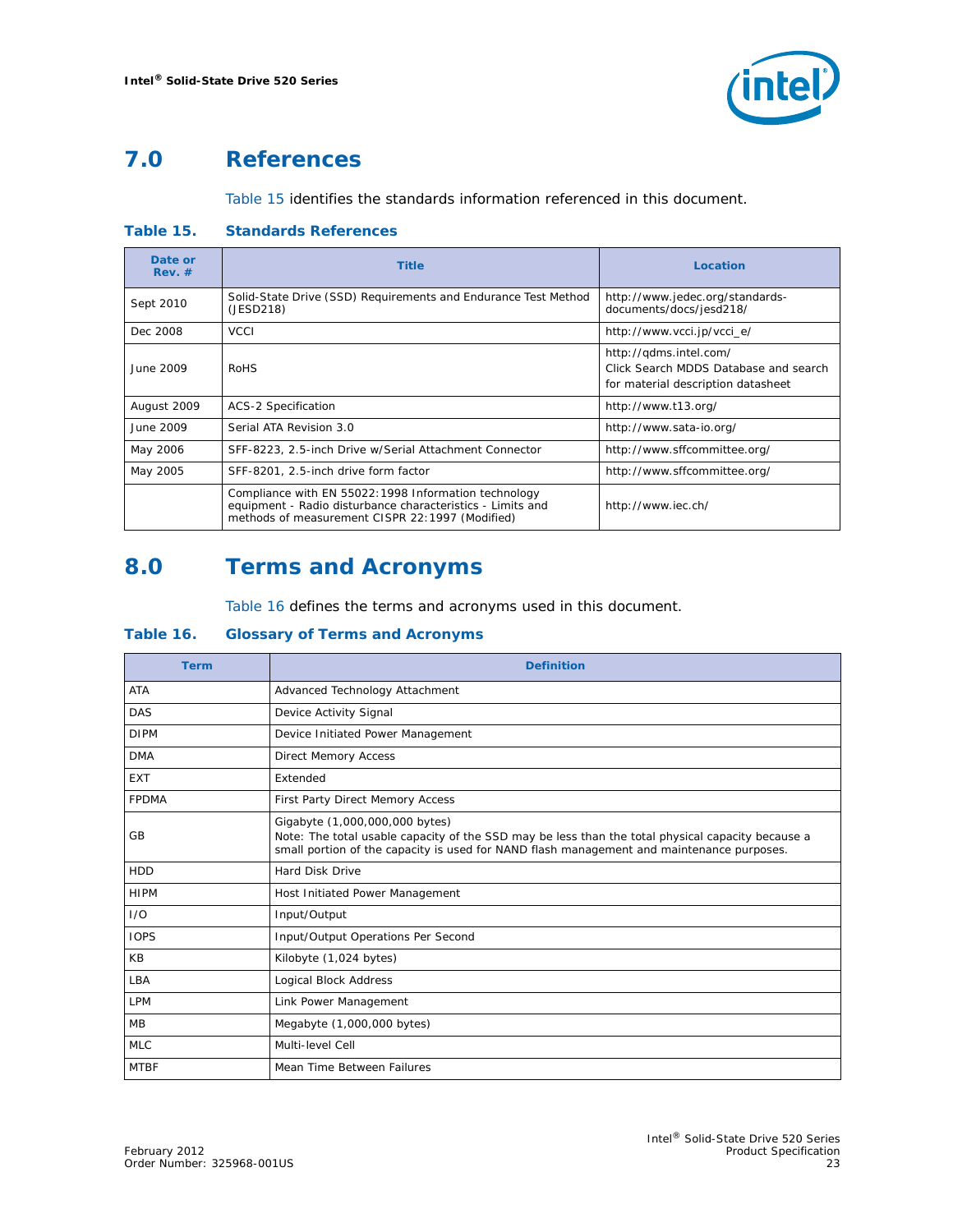

| Term                                                               | <b>Definition</b>              |
|--------------------------------------------------------------------|--------------------------------|
| <b>NCQ</b>                                                         | Native Command Queuing         |
| <b>NOP</b><br>No Operation                                         |                                |
| Programmed Input/Output<br>PIO.                                    |                                |
| <b>RDT</b>                                                         | Reliability Demonstration Test |
| <b>RMS</b>                                                         | Root Mean Squared              |
| <b>SATA</b><br>Serial Advanced Technology Attachment               |                                |
| <b>SMART</b><br>Self-Monitoring, Analysis and Reporting Technology |                                |
| <b>SSD</b><br>Solid-State Drive                                    |                                |
| <b>TYP</b>                                                         | Typical                        |
| <b>UBER</b>                                                        | Uncorrectable Bit Error Rate   |

#### **Table 16. Glossary of Terms and Acronyms (Continued)**

## <span id="page-23-0"></span>**9.0 Revision History**

| <b>Date</b>   | <b>Revision</b> | <b>IDescription</b> |
|---------------|-----------------|---------------------|
| February 2012 | 001             | Initial release.    |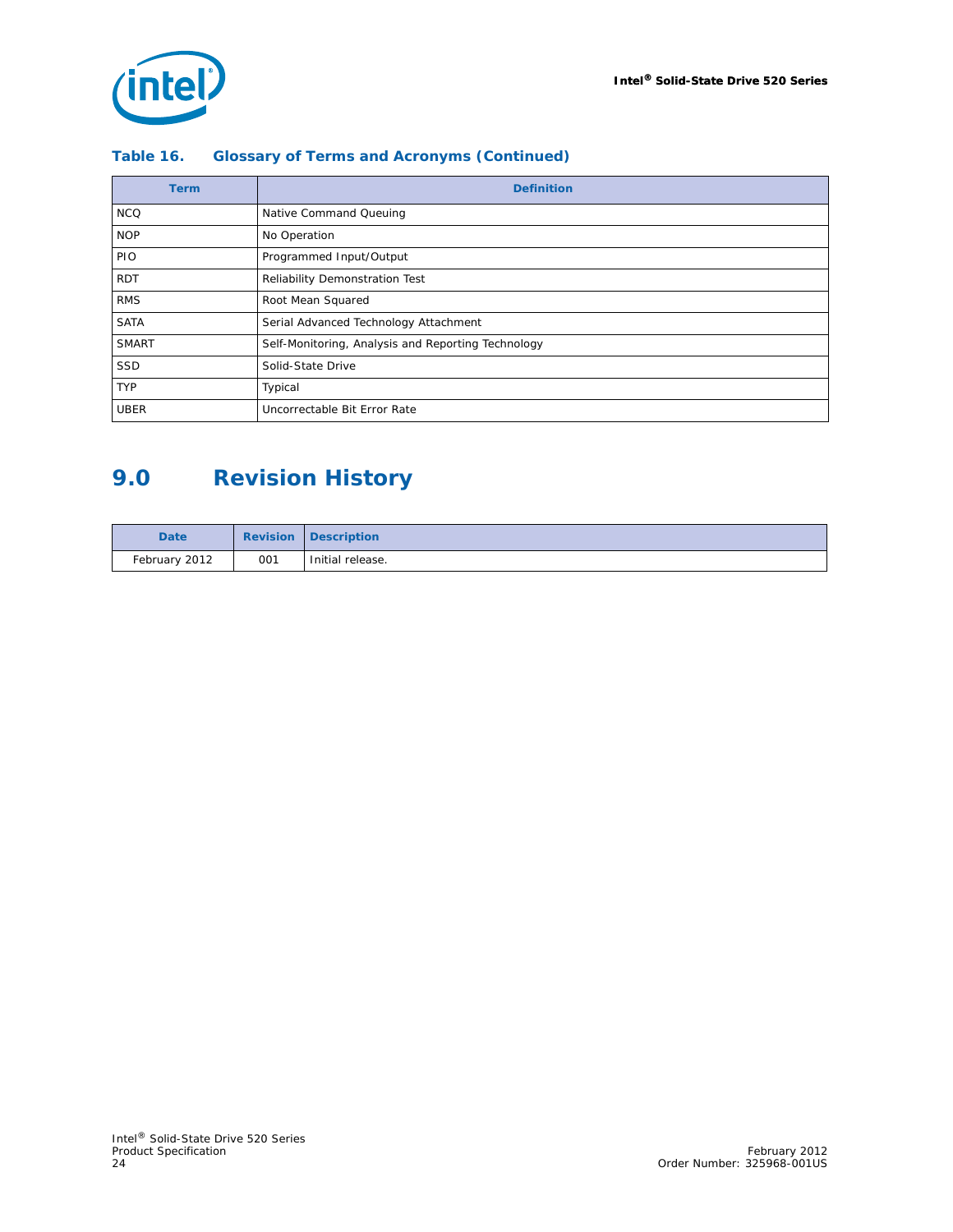

## <span id="page-24-0"></span>**Appendix A IDENTIFY DEVICE Command Data**

[Table 17](#page-24-1) details the sector data returned after issuing an IDENTIFY DEVICE command.

| <b>Word</b>    | $F = Fixed$<br>$V = Variable$<br>$X = Both$ | <b>Default Value</b> | <b>Description</b>                                                              |
|----------------|---------------------------------------------|----------------------|---------------------------------------------------------------------------------|
| 0              | F                                           | 0040h                | General configuration bit-significant information                               |
| $\mathbf{1}$   | X                                           | 3FFFh                | Obsolete - Number of logical cylinders (16,383)                                 |
| $\overline{2}$ | V                                           | C837h                | Specific configuration                                                          |
| 3              | Χ                                           | 0010h                | Obsolete - Number of logical heads (16)                                         |
| $4 - 5$        | Χ                                           | 0h                   | Retired                                                                         |
| 6              | X                                           | 003Fh                | Obsolete - Number of logical sectors per logical track (63)                     |
| $7 - 8$        | V                                           | 0h                   | Reserved for assignment by the CompactFlash* Association (CFA)                  |
| 9              | Χ                                           | 0h                   | Retired                                                                         |
| $10 - 19$      | F                                           | varies               | Serial number (20 ASCII characters)                                             |
| $20 - 21$      | Χ                                           | 0h                   | Retired                                                                         |
| 22             | Χ                                           | 0h                   | Obsolete                                                                        |
| $23 - 26$      | F                                           | varies               | Firmware revision (8 ASCII characters)                                          |
| $27 - 46$      | F                                           | varies               | Model number (Intel® Solid-State Drive)                                         |
| 47             | F                                           | 8010h                | 7:0—Maximum number of sectors transferred per interrupt on multiple<br>commands |
| 48             | F                                           | 4000h                | Reserved                                                                        |
| 49             | F                                           | 2F00h                | Capabilities                                                                    |
| 50             | F                                           | 4000h                | Capabilities                                                                    |
| $51 - 52$      | X                                           | 0h                   | Obsolete                                                                        |
| 53             | F                                           | 0007h                | Words 88 and 70:64 valid                                                        |
| 54             | X                                           | 3FFFh                | Obsolete - Number of logical cylinders (16,383)                                 |
| 55             | X                                           | 0010h                | Obsolete - Number of logical heads (16)                                         |
| 56             | X                                           | 003Fh                | Obsolete - Number of logical sectors per logical track (63)                     |
| 57-58          | Χ                                           | 00FBFC10h            | Obsolete                                                                        |
| 59             | V                                           | 0110h                | Number of sectors transferred per interrupt on multiple commands                |
| $60 - 61$      | F                                           | varies               | Total number of user-addressable sectors                                        |
| 62             | X                                           | 0h                   | Obsolete                                                                        |
| 63             | F                                           | 0007h                | Multi-word DMA modes supported/selected                                         |
| 64             | F                                           | 0003h                | PIO modes supported                                                             |
| 65             | F                                           | 0078h                | Minimum multiword DMA transfer cycle time per word                              |
| 66             | F                                           | 0078h                | Manufacturer's recommended multiword DMA transfer cycle time                    |
| 67             | F                                           | 0078h                | Minimum PIO transfer cycle time without flow control                            |
| 68             | F                                           | 0078h                | Minimum PIO transfer cycle time with IORDY flow control                         |
| 69             | F                                           | 4000h                | Additional Supported                                                            |
| 70             | F                                           | 0h                   | Reserved                                                                        |
| $71 - 74$      | F                                           | 0h                   | Reserved for IDENTIFY PACKET DEVICE command                                     |

#### <span id="page-24-1"></span>**Table 17. Returned Sector Data**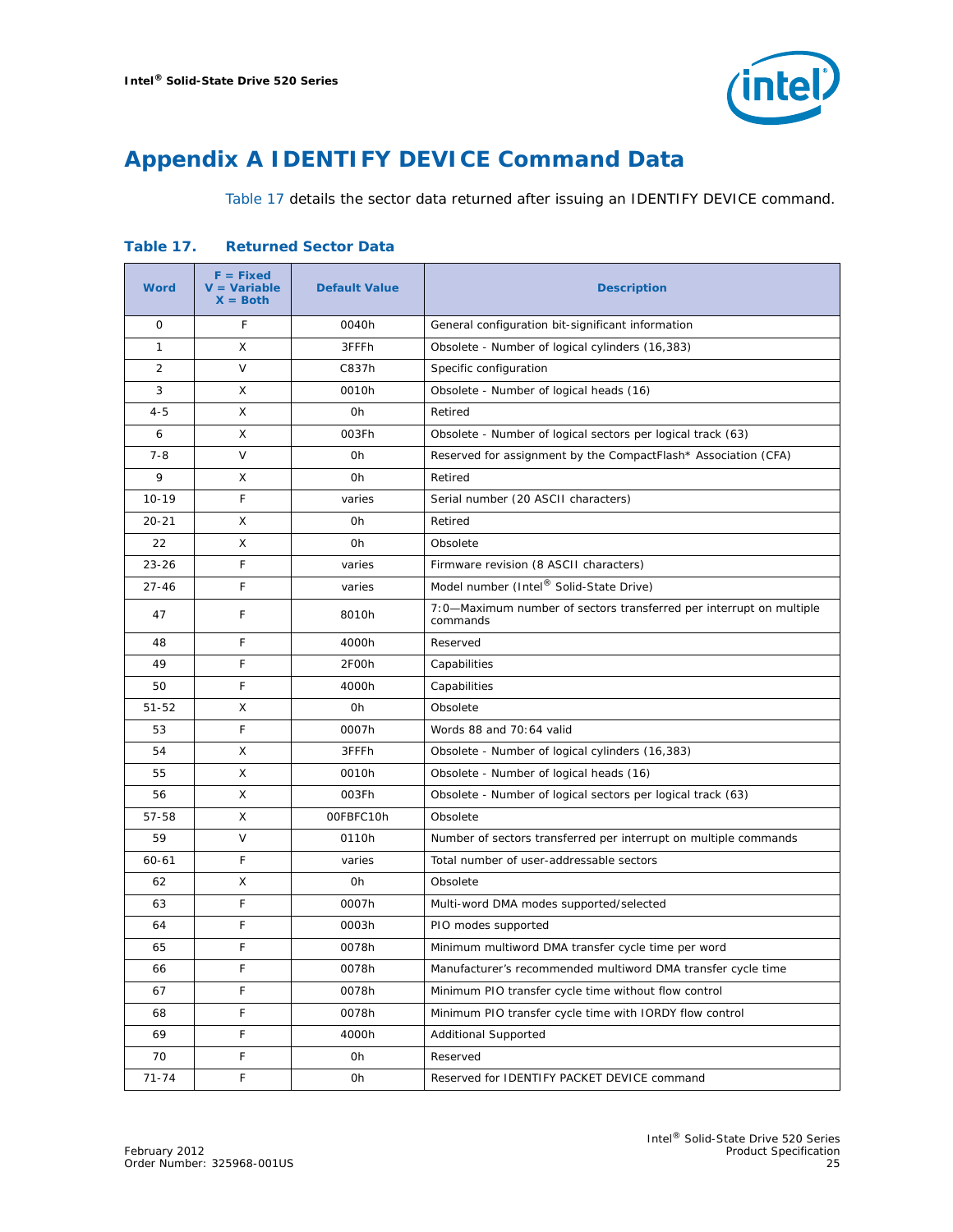

| <b>Word</b> | $F = Fixed$<br>$V = Variable$<br>$X = Both$ | <b>Default Value</b> | <b>Description</b>                                                                                                            |
|-------------|---------------------------------------------|----------------------|-------------------------------------------------------------------------------------------------------------------------------|
| 75          | F                                           | 001Fh                | Queue depth                                                                                                                   |
| 76          | F                                           | 470Eh                | Serial ATA capabilities                                                                                                       |
| 77          | F                                           | 0006h                | Reserved for future Serial ATA definition                                                                                     |
| 78          | F                                           | 004Ch                | Serial ATA features supported                                                                                                 |
| 79          | V                                           | 0040h                | Serial ATA features enabled                                                                                                   |
| 80          | F                                           | 03FCh                | Major version number                                                                                                          |
| 81          | F                                           | 0110h                | Minor version number                                                                                                          |
| 82          | F                                           | 746Bh                | Command set supported                                                                                                         |
| 83          | F                                           | 7469h                | Command sets supported                                                                                                        |
| 84          | F                                           | 6163h                | Command set/feature supported extension                                                                                       |
| 85          | V                                           | 7469h                | Command set/feature enabled                                                                                                   |
| 86          | V                                           | B449h                | Command set/feature enabled                                                                                                   |
| 87          | V                                           | 6163h                | Command set/feature default                                                                                                   |
| 88          | $\vee$                                      | 407Fh                | Ultra DMA Modes                                                                                                               |
| 89          | F                                           | 0002h                | Time required for security erase unit completion                                                                              |
| 90          | F                                           | 0001h                | Time required for enhanced security erase completion                                                                          |
| 91          | $\vee$                                      | 00FEh                | Current advanced power management value                                                                                       |
| 92          | V                                           | FFFEh                | Master Password Revision Code                                                                                                 |
| 93          | F                                           | 0h                   | Hardware reset result: the contents of bits (12:0) of this word shall<br>change only during the execution of a hardware reset |
| 94          | V                                           | 0h                   | Vendor's recommended and actual acoustic management value                                                                     |
| 95          | F                                           | 0h                   | Stream minimum request size                                                                                                   |
| 96          | $\vee$                                      | 0h                   | Streaming transfer time - DMA                                                                                                 |
| 97          | V                                           | 0h                   | Streaming access latency - DMA and PIO                                                                                        |
| 98-99       | F                                           | 0h                   | Streaming performance granularity                                                                                             |
| 100-103     | V                                           | varies               | Maximum user LBA for 48-bit address feature set                                                                               |
| 104         | V                                           | 0h                   | Streaming transfer time - PIO                                                                                                 |
| 105         | F                                           | 0001h                | Reserved                                                                                                                      |
| 106         | F                                           | 4000h                | Physical sector size / logical sector size                                                                                    |
| 107         | F                                           | 0h                   | Inter-seek delay for ISO-7779 acoustic testing in microseconds                                                                |
| 108-111     | F                                           | varies               | Unique ID                                                                                                                     |
| 112-115     | F                                           | 0h                   | Reserved for world wide name extension to 128 bits                                                                            |
| 116         | V                                           | 0h                   | Reserved for technical report                                                                                                 |
| 117-118     | F                                           | 0h                   | Words per logical sector                                                                                                      |
| 119         | F                                           | 401Ch                | Supported settings                                                                                                            |
| 120         | F                                           | 401Ch                | Command set/feature enabled/supported                                                                                         |
| 121-126     | F                                           | 0h                   | Reserved                                                                                                                      |
| 127         | F                                           | 0h                   | Removable Media Status Notification feature set support                                                                       |
| 128         | V                                           | 0021h                | Security status                                                                                                               |
| 129-159     | Χ                                           | varies               | Vendor-specific                                                                                                               |

#### **Table 17. Returned Sector Data (Continued)**